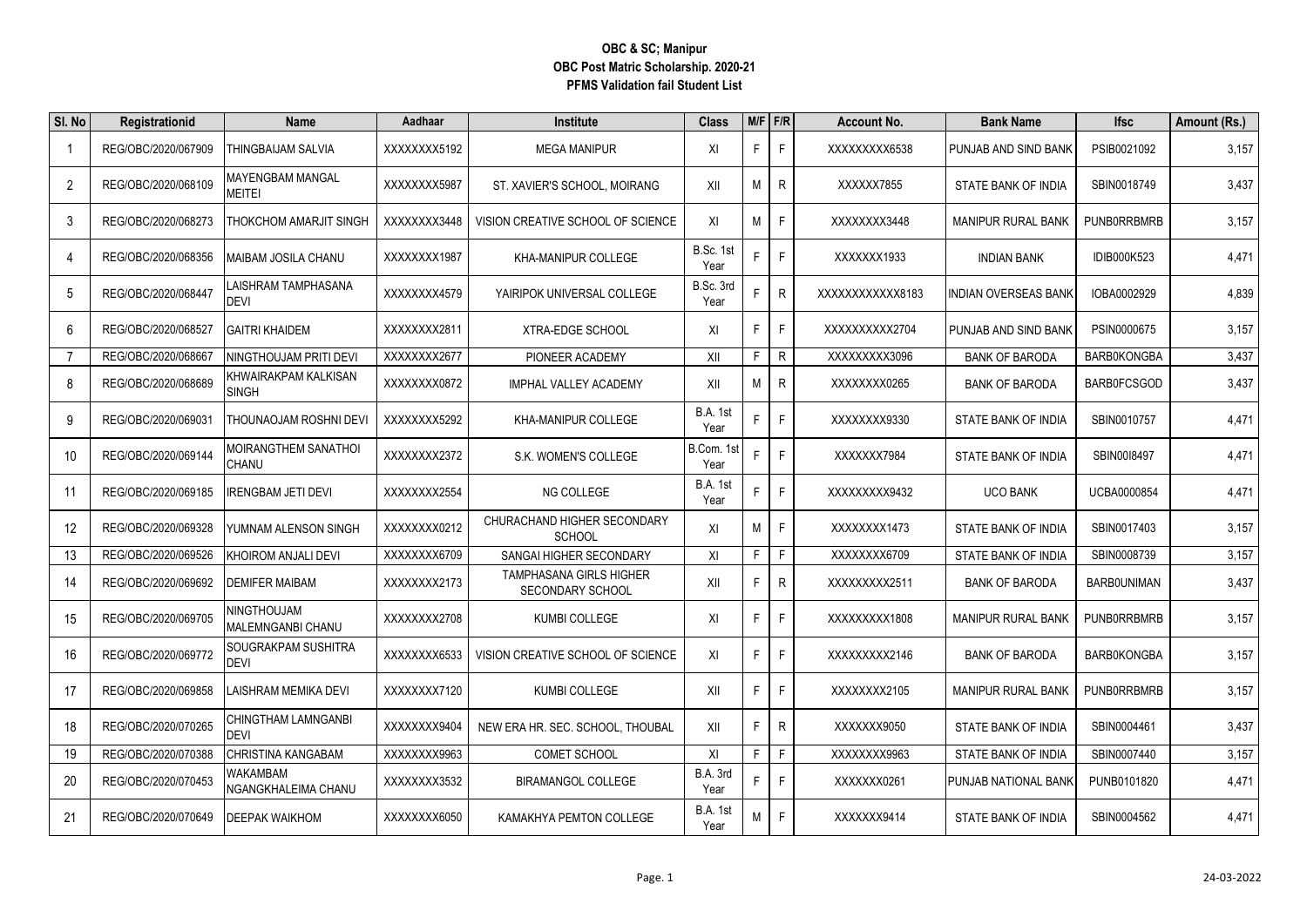| SI. No | Registrationid      | <b>Name</b>                            | Aadhaar      | Institute                               | <b>Class</b>            |    | $M/F$ F/R    | Account No.     | <b>Bank Name</b>                          | <b>Ifsc</b>        | Amount (Rs.) |
|--------|---------------------|----------------------------------------|--------------|-----------------------------------------|-------------------------|----|--------------|-----------------|-------------------------------------------|--------------------|--------------|
| 22     | REG/OBC/2020/070652 | <b>SOPHIYA YUMKHAIBAM</b>              | XXXXXXX5520  | <b>G.P. WOMEN'S COLLEGE</b>             | B.Sc. 2nd<br>Year       |    | $\mathsf{R}$ |                 | <b>CANARA BANK</b>                        | CNRB0017951        | 4,839        |
| 23     | REG/OBC/2020/071285 | KHARIBAM MAISAN SINGH                  | XXXXXXX9868  | MILLENNIUM INSTITUTE OF SCIENCES        | XII                     | М  | $\mathsf{R}$ | XXXXXXX1778     | <b>ICICI BANK LTD</b>                     | ICIC0002040        | 3,437        |
| 24     | REG/OBC/2020/071433 | WAHENGBAM PURNIMA DEVI                 | XXXXXXXX4117 | KUMBI COLLEGE                           | <b>B.A. 2nd</b><br>Year | F  | F.           | XXXXXXX1248     | MANIPUR RURAL BANK                        | <b>PUNBORRBMRB</b> | 4,471        |
| 25     | REG/OBC/2020/071460 | LEIKHRAKPAM ANJALI DEVI                | XXXXXXXX6487 | THOUBAL COLLEGE                         | B.Sc. 2nd<br>Year       |    | $\mathsf{R}$ | XXXXXXX5355     | <b>MANIPUR RURAL BANK</b>                 | <b>PUNBORRBMRB</b> | 4,839        |
| 26     | REG/OBC/2020/071553 | <b>IRSHAD RAHAMAN</b>                  | XXXXXXX5353  | ST. ANTHONY SCHOOL                      | XI                      | M  | F            | XXXXXXX0736     | STATE BANK OF INDIA                       | SBIN0011626        | 3,157        |
| 27     | REG/OBC/2020/071583 | <b>SONIA YUMNAM</b>                    | XXXXXXX2111  | <b>ZENITH ACADEMY</b>                   | XII                     | F  | F            | XXXXXXXX0334    | <b>CANARA BANK</b>                        | CNRB0003955        | 3,157        |
| 28     | REG/OBC/2020/071824 | KHAIDEM DILA DEVI                      | XXXXXXX2953  | SUGNU HIGHER SECONDARY SCHOOL           | XI                      | F. | F            | XXXXX9825       | <b>MANIPUR RURAL BANK</b>                 | <b>PUNBORRBMRB</b> | 3,157        |
| 29     | REG/OBC/2020/071842 | <b>RAHUL SORAM</b>                     | XXXXXXX5801  | XTRA-EDGE SCHOOL                        | XI                      | м  | F.           | XXXXXXX9201     | <b>IMPHAL URBAN CO-</b><br>OP.BANK LTD    | UTIB0SIUCB1        | 3,157        |
| 30     | REG/OBC/2020/071980 | NONGMAITHEM<br><b>BABYSANJUKA DEVI</b> | XXXXXXX7072  | KUMBI COLLEGE                           | XI                      | F. | F            | XXXXXXXXX3149   | <b>MANIPUR RURAL BANK</b>                 | <b>PUNBORRBMRB</b> | 3,157        |
| 31     | REG/OBC/2020/072111 | AMOM MANDABI DEVI                      | XXXXXXX3444  | KUMBI COLLEGE                           | XI                      | F. | F            | XXXXXXX8547     | <b>MANIPUR RURAL BANK</b>                 | <b>PUNBORRBMRB</b> | 3,157        |
| 32     | REG/OBC/2020/072466 | KANGUJAM BIKRAMJIT<br>MEITEI           | XXXXXXX7877  | PHOTON SCHOOL                           | XII                     | M  | F            | XXXXXXXXX5414   | <b>MANIPUR RURAL BANK</b>                 | <b>PUNBORRBMRB</b> | 3,157        |
| 33     | REG/OBC/2020/072497 | DAYANANDA LUKRAM                       | XXXXXXX9779  | ANANDA SINGH HIGHER SECONDARY<br>SCHOOL | XI                      | М  | F            | XXXXXXXXX5307   | MANIPUR RURAL BANK                        | <b>PUNBORRBMRB</b> | 3,157        |
| 34     | REG/OBC/2020/072524 | KSHETRIMAYUM SUCHITRA<br><b>DEVI</b>   | XXXXXXX0866  | WAIKHOM MANI GIRLS' COLLEGE             | B.Sc. 1st<br>Year       |    | F            | XXXXXXXX8495    | <b>CANARA BANK</b>                        | CNRB0004723        | 4,471        |
| 35     | REG/OBC/2020/072567 | YANGABAM JENTA MEITEI                  | XXXXXXX3627  | IMPHAL COLLEGE. IMPHAL                  | <b>B.A. 2nd</b><br>Year | м  | $\mathsf{R}$ | XXXXXXXXXXX1997 | STATE BANK OF INDIA                       | SBIN0011626        | 4,839        |
| 36     | REG/OBC/2020/072584 | LAISHRAM ELI DEVI                      | XXXXXXX2460  | <b>WAIKHOM MANI GIRLS' COLLEGE</b>      | B.Sc. 3rd<br>Year       |    | $\mathsf{R}$ | XXXXXXXX4537    | <b>INDIA POST PAYMENTS</b><br><b>BANK</b> | IPOS0000001        | 4,839        |
| 37     | REG/OBC/2020/072644 | WAHENGBAM USHARANI<br><b>CHANU</b>     | XXXXXXX4116  | KUMBI COLLEGE                           | XI                      | F. | $\mathsf{F}$ | XXXXXXXX3428    | <b>MANIPUR RURAL BANK</b>                 | <b>PUNBORRBMRB</b> | 3,157        |
| 38     | REG/OBC/2020/072646 | <b>JOHNSON HEISNAM</b>                 | XXXXXXXX5375 | MAYAI LAMBI COLEGE                      | B.Sc. 1st<br>Year       | М  | F            | XXXXXXX8043     | <b>INDIAN BANK</b>                        | IDIB0001519        | 4,471        |
| 39     | REG/OBC/2020/072682 | NGANGBAM CHAOBA DEVI                   | XXXXXXXX0379 | <b>WAIKHOM MANI GIRLS' COLLEGE</b>      | B.A. 3rd<br>Year        | F  | R            | XXXXXXXXX6842   | <b>CANARA BANK</b>                        | CNRB0004723        | 4,839        |
| 40     | REG/OBC/2020/072720 | LAISHRAM JIMEX MEITEI                  | XXXXXXX4249  | THOUBAL COLLEGE                         | <b>B.A. 2nd</b><br>Year | М  | $\mathsf{R}$ | XXXXXXXX4249    | PUNJAB NATIONAL BANK                      | PUNB0035320        | 4,839        |
| 41     | REG/OBC/2020/072900 | <b>MAIBAM NAJIBUL NESHA</b>            | XXXXXXX2255  | NEW ERA HR. SEC. SCHOOL, THOUBAL        | XI                      | F. | F            | XXXXXX8185      | STATE BANK OF INDIA                       | SBIN0004461        | 3,157        |
| 42     | REG/OBC/2020/073442 | PUSPANJALI LONGJAM                     | XXXXXXX0414  | ACME HIGHER SECONDARY SCHOOL            | XII                     | F. | F.           | XXXXXXX1765     | <b>ICICI BANK LTD</b>                     | ICIC0002040        | 3,157        |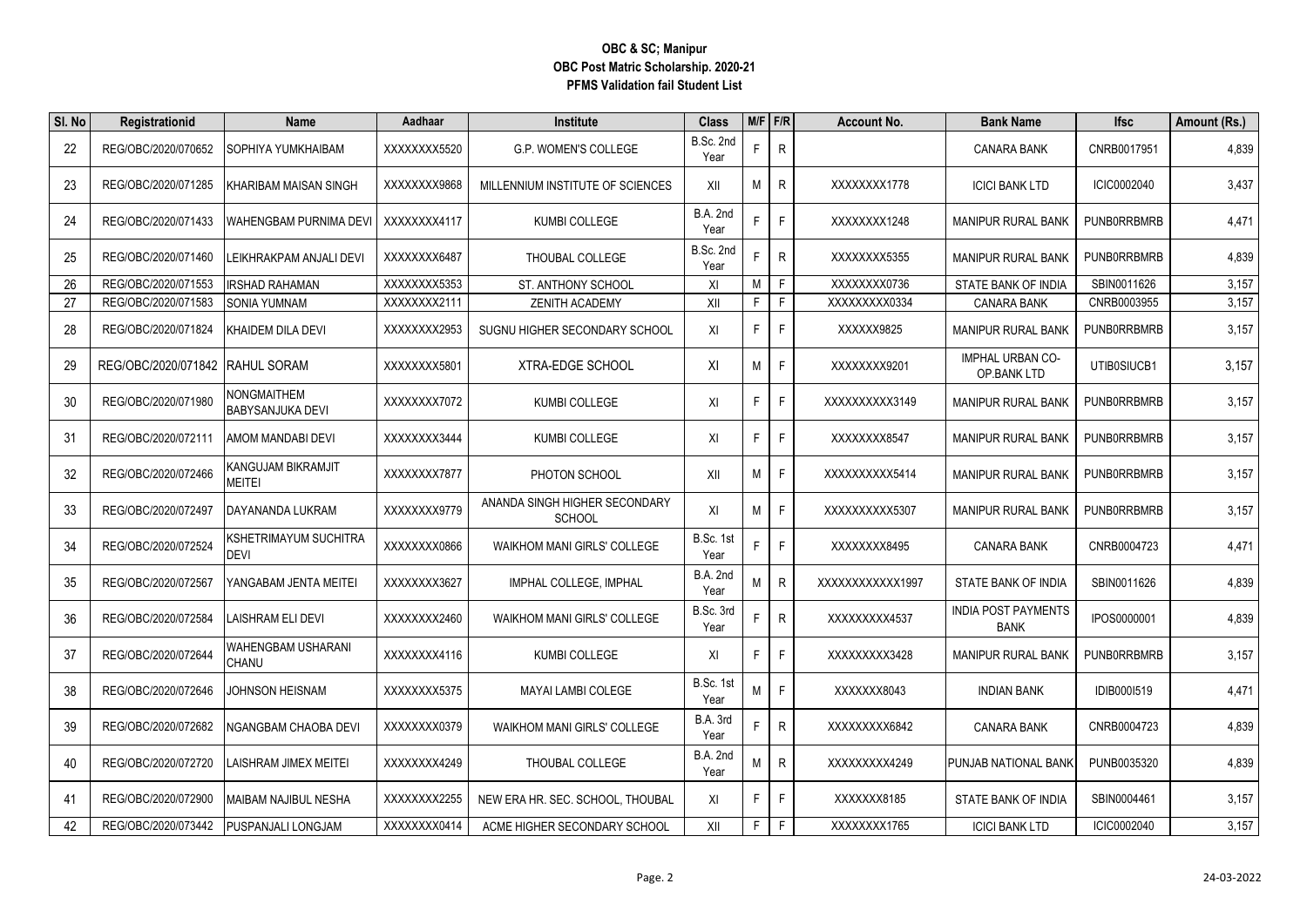| SI. No | Registrationid      | <b>Name</b>                           | Aadhaar      | Institute                                          | <b>Class</b>            |    | $M/F$ F/R | <b>Account No.</b> | <b>Bank Name</b>                          | <b>Ifsc</b>        | Amount (Rs.) |
|--------|---------------------|---------------------------------------|--------------|----------------------------------------------------|-------------------------|----|-----------|--------------------|-------------------------------------------|--------------------|--------------|
| 43     | REG/OBC/2020/073574 | PUYAM GEETANJALI DEVI                 |              | XXXXXXX4534 THE FANCIER ABHIRAM HR. SEC. SCHOOL    | XI                      | F. | F         | XXXXXXX4543        | <b>MANIPUR RURAL BANK</b>                 | <b>PUNBORRBMRB</b> | 3,157        |
| 44     | REG/OBC/2020/073700 | JAGADIS AKOIJAM                       | XXXXXXX6683  | THOUBAL COLLEGE                                    | B.Sc. 1st<br>Year       | М  | F         | XXXXXXXXXX2656     | <b>INDIAN OVERSEAS BANK</b>               | IOBA0002929        | 4,471        |
| 45     | REG/OBC/2020/073709 | PHEIROIJAM INDICA DEVI                | XXXXXXX2835  | STANDARD COLLEGE                                   | B.Sc. 1st<br>Year       | Е  | F         | XXXXXXX0111        | <b>MANIPUR RURAL BANK</b>                 | <b>PUNBORRBMRB</b> | 4,471        |
| 46     | REG/OBC/2020/073721 | CHINGKHEINGANBA<br>MAYENGBAM          | XXXXXXX6700  | JOHNSTONE HIGHER SECONDARY<br><b>SCHOOL</b>        | XII                     | M  | F         | XXXXXXX8226        | <b>PUNJAB NATIONAL BANK</b>               | PUNB0025620        | 3,157        |
| 47     | REG/OBC/2020/073804 | <b>CH MAMTAJ</b>                      | XXXXXXX2408  | N. TOMCHOU HIGHER SECONDARY<br><b>SCHOOL</b>       | XII                     | F. | F         | XXXXXXXX7796       | <b>IPUNJAB NATIONAL BANK</b>              | PUNB0025620        | 3,157        |
| 48     | REG/OBC/2020/074104 | DIYAPATI NAOREM                       | XXXXXXX8563  | ANANDA SINGH HIGHER SECONDARY<br><b>SCHOOL</b>     | XI                      | F. | F         | XXXXXXXXX1739      | <b>INDIAN OVERSEAS BANK</b>               | IOBA0000732        | 3,157        |
| 49     | REG/OBC/2020/074809 | <b><i>FHANGJAM VISHAL SINGH</i></b>   | XXXXXXXX7699 | D.M. COLLEGE OF SCIENCE                            | B.Sc. 3rd<br>Year       | М  | R         | XXXXXXXXXXXX9306   | <b>IDBI BANK LTD</b>                      | IBKL0001219        | 4,839        |
| 50     | REG/OBC/2020/074852 | PUKHRAMBAM APSANA DEVI                | XXXXXXXX0480 | SPECIAL REGULAR ENGLISH SCHOOL                     | XI                      | F. | F         | XXXXXXXXXX8578     | <b>MANIPUR RURAL BANK</b>                 | <b>PUNBORRBMRB</b> | 3,157        |
| 51     | REG/OBC/2020/075063 | ROSHANKUMAR YUMNAM                    | XXXXXXX2610  | D.M. COLLEGE OF SCIENCE                            | B.Sc. 1st<br>Year       | Μ  | F         | XXXXXXXXX6974      | <b>MANIPUR RURAL BANK</b>                 | <b>PUNBORRBMRB</b> | 4,471        |
| 52     | REG/OBC/2020/075159 | OITONGBAM MONIKA DEVI.                | XXXXXXXX2185 | <b>MODERN COLLEGE</b>                              | <b>B.A. 2nd</b><br>Year |    | R         | XXXXXXXXXX1584     | <b>INDIAN OVERSEAS BANK</b>               | IOBA0003764        | 4,839        |
| 53     | REG/OBC/2020/075215 | WM. NURUNA                            | XXXXXXX2151  | <b>WAIKHOM MANI GIRLS' COLLEGE</b>                 | <b>B.A. 2nd</b><br>Year | F  | R         | XXXXXXX0351        | <b>CANARA BANK</b>                        | CNRB0004723        | 4,839        |
| 54     | REG/OBC/2020/075235 | THIYAM SAINAN SINGH                   | XXXXXXX2392  | ST. STEPHEN HIGHER SECONDARY<br><b>SCHOOL</b>      | XI                      | Μ  | F.        | XXXXXXX2392        | <b>INDIA POST PAYMENTS</b><br><b>BANK</b> | IPOS0000001        | 3,157        |
| 55     | REG/OBC/2020/075286 | SOUGRAKPAM CANCY DEVI                 | XXXXXXX4382  | <b>TAMPHASANA GIRLS HIGHER</b><br>SECONDARY SCHOOL | XII                     | F. | F         | XXXXXXXX6676       | <b>UCO BANK</b>                           | <b>UCBA0002997</b> | 3,157        |
| 56     | REG/OBC/2020/075350 | SAMOM BIDYASHWORI DEVI                | XXXXXXX2701  | KUMBI COLLEGE                                      | XII                     | F. | F         | XXXXXXX6932        | <b>MANIPUR RURAL BANK</b>                 | <b>PUNBORRBMRB</b> | 3,157        |
| 57     | REG/OBC/2020/075493 | <b>BIDYACHANDRA LAISHRAM</b>          | XXXXXXX3970  | K.M. BLOMMIMG ENGLISH SCHOOL                       | XI                      | M  | F         | XXXXXXXXX0310      | <b>CANARA BANK</b>                        | CNRB0004723        | 3,157        |
| 58     | REG/OBC/2020/075618 | AKOIJAM LINGJEL                       | XXXXXXX0674  | KUMBI COLLEGE                                      | XII                     | F. | R         | XXXXXXX7846        | <b>MANIPUR RURAL BANK</b>                 | <b>PUNBORRBMRB</b> | 3,437        |
| 59     | REG/OBC/2020/075883 | LAISHRAM BIKRAMJIT SINGH              | XXXXXXX2798  | IMPHAL COLLEGE. IMPHAL                             | B.Sc. 3rd<br>Year       | М  | R         | XXXXXX7965         | <b>CANARA BANK</b>                        | CNRB0003955        | 4,839        |
| 60     | REG/OBC/2020/076197 | NINGTHOUJAM KONSENG<br>MEIRABA MEITEI | XXXXXXX7403  | <b>STANDARD COLLEGE</b>                            | B.Sc. 3rd<br>Year       | М  | F.        | XXXXXXXXXX2040     | <b>IMPHAL URBAN CO-</b><br>OP BANK LTD    | UTIB0SIUCB1        | 4,471        |
| 61     | REG/OBC/2020/076312 | KOIJAM PUJA DEVI                      | XXXXXXX5289  | D.M. COLLEGE OF COMMERCE                           | B.Com. 2nd<br>Year      | F. | F         | XXXXXXXXXX0089     | <b>BANK OF INDIA</b>                      | BKID0003064        | 4,471        |
| 62     | REG/OBC/2020/076316 | LUXMI WAHENGBAM                       | XXXXXXXX3157 | S.K. WOMEN'S COLLEGE                               | B.A. 1st<br>Year        | F  | F         | XXXXXXXXXX1344     | <b>UCO BANK</b>                           | <b>UCBA0000854</b> | 4,471        |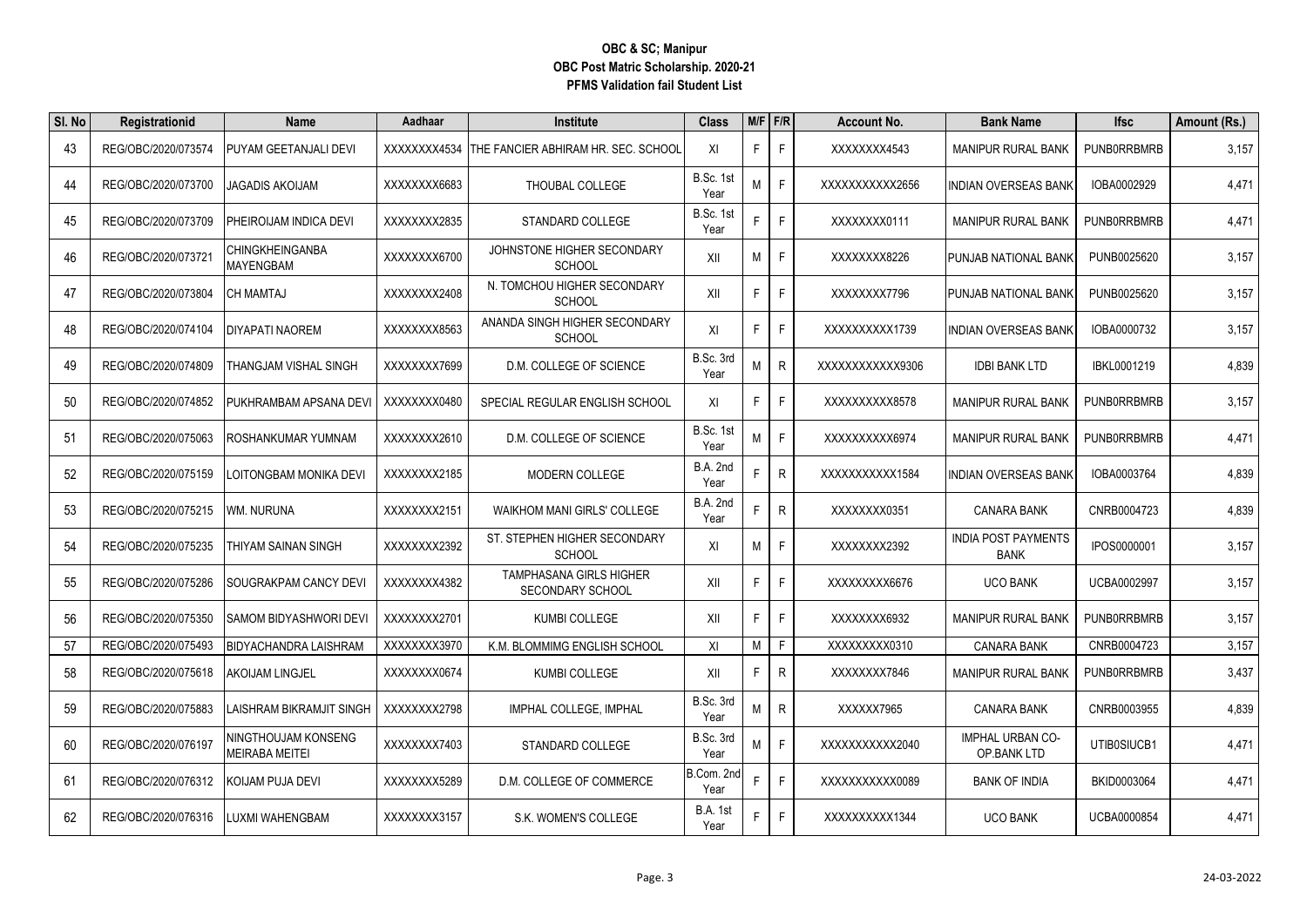| SI. No | Registrationid      | Name                                       | Aadhaar      | Institute                                                 | <b>Class</b>                                                   |    | $M/F$ F/R    | <b>Account No.</b> | <b>Bank Name</b>          | <b>Ifsc</b>        | Amount (Rs.) |
|--------|---------------------|--------------------------------------------|--------------|-----------------------------------------------------------|----------------------------------------------------------------|----|--------------|--------------------|---------------------------|--------------------|--------------|
| 63     | REG/OBC/2020/076380 | NINGOMBAM PREETY DEVI                      | XXXXXXX9638  | STANDARD COLLEGE                                          | B.A. 1st<br>Year                                               | F. | $\mathsf{F}$ | XXXXXX1106         | CENTRAL BANK OF INDIA     | CBIN0283160        | 4,471        |
| 64     | REG/OBC/2020/076456 | IMUHAMMAD SANATHOI                         | XXXXXXX9560  | MOIRANG MULTIPURPOSE HIGHER<br>SECONDARY SCHOOL           | XI                                                             | M  | F            | XXXXXXXX7504       | <b>MANIPUR RURAL BANK</b> | <b>PUNBORRBMRB</b> | 3,157        |
| 65     | REG/OBC/2020/076672 | KHANGEMBAM ROJINA DEVI                     | XXXXXXX9615  | SHIJA ACADEMY OF NURSING                                  | B.Sc.<br>Nursing<br>2nd Year                                   |    | F.           | XXXXXX7601         | STATE BANK OF INDIA       | SBIN0004461        | 9,074        |
| 66     | REG/OBC/2020/076715 | PANGAMBAM BANJITA<br>CHANU                 | XXXXXXX3812  | <b>MODERN COLLEGE</b>                                     | <b>B.A. 1st</b><br>Year                                        |    | F            | XXXXXXX1970        | <b>BANK OF BARODA</b>     | <b>BARB0KONGBA</b> | 4,471        |
| 67     | REG/OBC/2020/077043 | NONGTHOMBAM DAISY DEVI                     | XXXXXXX7522  | LIBERAL COLLEGE                                           | B.A. 3rd<br>Year                                               | Ė. | R            | XXXXXXXX8024       | PUNJAB NATIONAL BANK      | PUNB0025420        | 4,839        |
| 68     | REG/OBC/2020/077137 | KHANGEMBAM DEEPAHINI<br><b>DEVI</b>        | XXXXXXX0892  | <b>MOIRANG COLLEGE</b>                                    | B.Sc. 3rd<br>Year                                              |    | F            | XXXXXXXXX8191      | PUNJAB NATIONAL BANK      | PUNB0038720        | 4,471        |
| 69     | REG/OBC/2020/077162 | <b>TAKHELLAMBAM THOIBI</b><br>CHANU        | XXXXXXXX5201 | KAKCHING KHUNOU COLLEGE                                   | B.Sc. 2nd<br>Year                                              |    | $\mathsf{R}$ | XXXXXXXX1164       | <b>MANIPUR RURAL BANK</b> | <b>PUNBORRBMRB</b> | 4,839        |
| 70     | REG/OBC/2020/077226 | MOIRANGTHEM<br>MALEMNGANBA SINGH           | XXXXXXX4814  | CHAOYAIMA HIGHER SECONDARY<br><b>SCHOOL</b>               | XI                                                             | М  | F            | XXXXXXX4473        | MANIPUR RURAL BANK        | <b>PUNBORRBMRB</b> | 3,157        |
| 71     | REG/OBC/2020/078158 | KHANGEMBAM SUSHMA<br>CHANU                 | XXXXXXX3782  | <b>MOIRANG MULTIPURPOSE HIGHER</b><br>SECONDARY SCHOOL    | XI                                                             | F. | F            | XXXXXXXX5293       | PUNJAB NATIONAL BANK      | PUNB0038720        | 3,157        |
| 72     | REG/OBC/2020/078345 | THOKCHOM GEETANJALI<br>DEVI                | XXXXXXX6137  | <b>TAMPHASANA GIRLS HIGHER</b><br>SECONDARY SCHOOL        | XII                                                            | F. | $\mathsf{R}$ | XXXXXXX0022        | <b>BANK OF BARODA</b>     | BARB0YUREMB        | 3,437        |
| 73     | REG/OBC/2020/079084 | AKOIJAM DAINA DEVI                         | XXXXXXX6529  | <b>TAMPHASANA GIRLS HIGHER</b><br><b>SECONDARY SCHOOL</b> | XI                                                             | F. | $\mathsf{F}$ | XXXXXXX6529        | <b>MANIPUR RURAL BANK</b> | <b>PUNBORRBMRB</b> | 3,157        |
| 74     | REG/OBC/2020/079145 | KHANGEMBAM ALEXJEENA<br><b>DEVI</b>        | XXXXXXX4524  | VISION CREATIVE SCHOOL OF SCIENCE                         | XI                                                             | F. | F            | XXXXXXXXX3134      | <b>MANIPUR RURAL BANK</b> | PUNB0RRBMRB        | 3,157        |
| 75     | REG/OBC/2020/079302 | <b>WANGKHEIMAYUM</b><br>DHANACHANDRA SINGH | XXXXXXX1499  | MANIPUR UNIVERSITY OF CULTURE                             | <b>B.A. 2nd</b><br>Year                                        | м  | E            | XXXXXXX1499        | STATE BANK OF INDIA       | SBIN0017201        | 4,471        |
| 76     | REG/OBC/2020/079460 | TAKHELLAMBAM BINITA<br>CHANU               | XXXXXXX9223  | KAKCHING KHUNOU COLLEGE                                   | B.A. 3rd<br>Year                                               |    | F.           | XXXXXX3831         | STATE BANK OF INDIA       | SBIN0061134        | 4,471        |
| 77     | REG/OBC/2020/079532 | <b>MAHESH MEITEI</b><br>YENGKOKPAM         | XXXXXXXX3499 | <b>INSPIRE SCIENCE ACADEMY</b>                            | XI                                                             | M  | F            | XXXXXXXXXX5097     | <b>BANK OF BARODA</b>     | <b>BARB0FCSGOD</b> | 3,157        |
| 78     | REG/OBC/2020/079589 | MALEMNGANBA ACHOM                          | XXXXXXX2748  | COMET SCHOOL                                              | XI                                                             | М  | E            | XXXXXXXXX8822      | PUNJAB NATIONAL BANK      | PUNB0048420        | 3,157        |
| 79     | REG/OBC/2020/079606 | THANGJAM CHINGOIAB<br><b>SINGH</b>         | XXXXXXX5523  | MANIPUR UNIVERSITY, IMPHAL                                | B. Voc.<br>Tourism &<br>Hospitality<br>Manageme<br>nt 2nd Year | M  | F.           | XXXXXX3529         | STATE BANK OF INDIA       | SBIN0011626        | 9,074        |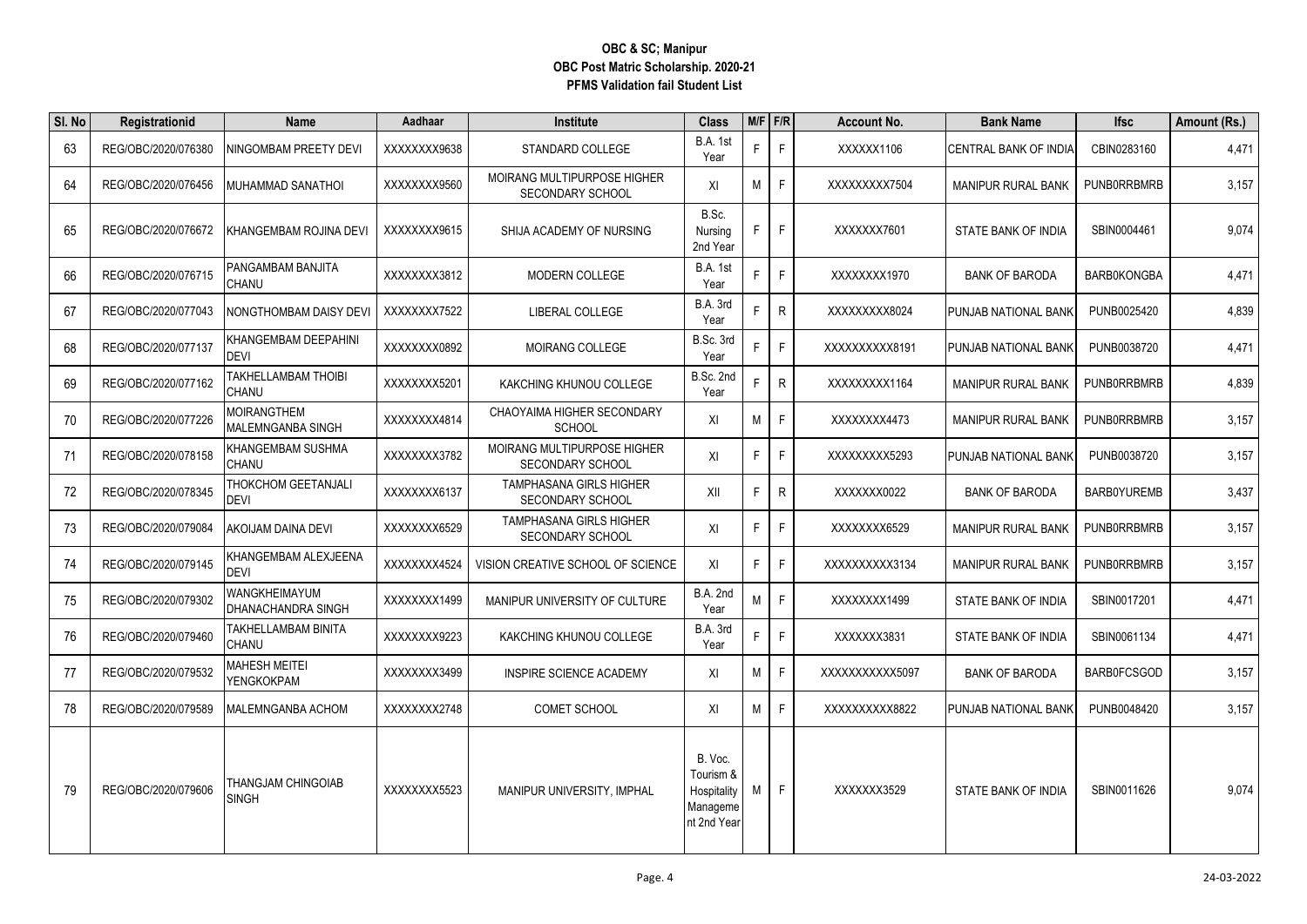| SI. No | Registrationid      | <b>Name</b>                           | Aadhaar      | <b>Institute</b>                                               | <b>Class</b>                   |    | $M/F$ F/R    | Account No.    | <b>Bank Name</b>            | <b>Ifsc</b>        | Amount (Rs.) |
|--------|---------------------|---------------------------------------|--------------|----------------------------------------------------------------|--------------------------------|----|--------------|----------------|-----------------------------|--------------------|--------------|
| 80     | REG/OBC/2020/079798 | <b>MARGARATE LONGJAM</b>              | XXXXXXX5623  | MILLENNIUM INSTITUTE OF SCIENCES                               | XI                             | F. | F            | XXXXXX4266     | STATE BANK OF INDIA         | SBIN0007440        | 3,157        |
| 81     | REG/OBC/2020/079973 | YUMKHAIBAM KENNEDY                    | XXXXXXXX5734 | D.M. COLLEGE OF SCIENCE                                        | B.Sc. 3rd<br>Year              |    | $\mathsf{R}$ | XXXXXX2810     | <b>INDIAN BANK</b>          | <b>IDIB000U040</b> | 4,839        |
| 82     | REG/OBC/2020/080635 | THINGUJAM KHERODA DEVI                | XXXXXXX0455  | VISION CREATIVE SCHOOL OF SCIENCE                              | XII                            | F  | F            | XXXXXXXXX0272  | PUNJAB NATIONAL BANK        | PUNB0035320        | 3,157        |
| 83     | REG/OBC/2020/080732 | LAIMUJAM ARUNKUMAR<br><b>SINGH</b>    | XXXXXXX3484  | Y.K. COLLEGE                                                   | <b>B.A. 2nd</b><br>Year        | M  | F.           | XXXXXXX1194    | <b>MANIPUR RURAL BANK</b>   | <b>PUNBORRBMRB</b> | 4,471        |
| 84     | REG/OBC/2020/080825 | <b>SHOIBAM ROSHNI DEVI</b>            | XXXXXXX0523  | <b>WAIKHOM MANI GIRLS' COLLEGE</b>                             | B.Sc. 2nd<br>Year              |    | F            | XXXXXX2949     | STATE BANK OF INDIA         | SBIN0004461        | 4,471        |
| 85     | REG/OBC/2020/080867 | OUREMBAM ROSHAN.<br><b>SINGH</b>      | XXXXXXXX8378 | SAINA INSTITUTE OF MEDICAL SCIENCES<br>(SIMS), POROMPAT        | <b>B.Pharmac</b><br>y 1st Year |    | F            | XXXXXXX8378    | <b>CANARA BANK</b>          | CNRB0005414        | 9,074        |
| 86     | REG/OBC/2020/080968 | ASEM ABUNG SINGH                      | XXXXXXX4308  | <b>KUMBI COLLEGE</b>                                           | XI                             | M  | F.           | XXXXXXX4393    | <b>MANIPUR RURAL BANK</b>   | <b>PUNBORRBMRB</b> | 3,157        |
| 87     | REG/OBC/2020/081212 | NAOREM NEELAM DEVI                    | XXXXXXX3459  | R D O COLLEGE OF NURSING                                       | B.Sc.<br>Nursing 4th<br>Year   |    | R            | XXXXXXX5967    | STATE BANK OF INDIA         | SBIN0018497        | 9,662        |
| 88     | REG/OBC/2020/081475 | TEKCHAM SANJITA CHANU                 | XXXXXXXX1031 | SUGNU HIGHER SECONDARY SCHOOL                                  | XI                             | F  | F            | XXXXXXX9876    | STATE BANK OF INDIA         | SBIN0061134        | 3,157        |
| 89     | REG/OBC/2020/081484 | KONSAM JOLLY DEVI                     | XXXXXXX4134  | <b>NIELIT</b>                                                  | MCA 3rd<br>Year                | Е  | $\mathsf{R}$ | XXXXXXXXXX5499 | <b>INDIAN OVERSEAS BANK</b> | IOBA0000732        | 15,956       |
| 90     | REG/OBC/2020/081630 | PUYAM BANGKIMCHANDRA<br><b>SINGH</b>  | XXXXXXX0051  | <b>JAWAHARLAL NEHRU INSTITUTE OF</b><br><b>MEDICAL SCIENCE</b> | MBBS 2nd<br>Year               |    | $\mathsf{R}$ | XXXXXXXXXX6430 | <b>INDIAN OVERSEAS BANK</b> | IOBA0002929        | 15,956       |
| 91     | REG/OBC/2020/081888 | <b>SHORAISHAM SHIYA DEVI</b>          | XXXXXXX6962  | S.K. WOMEN'S COLLEGE                                           | <b>B.A. 1st</b><br>Year        |    | F            | XXXXXX0620     | STATE BANK OF INDIA         | SBIN0018497        | 4,471        |
| 92     | REG/OBC/2020/082077 | NGANGOM LUXMI DEVI                    | XXXXXXX6932  | WAIKHOM MANI GIRLS' COLLEGE                                    | B.Sc. 1st<br>Year              | F  | F            | XXXXXX0915     | STATE BANK OF INDIA         | CBIN0284801        | 4,471        |
| 93     | REG/OBC/2020/082185 | TEKCHAM TOMBISANA                     | XXXXXXX0555  | SUGNU HIGHER SECONDARY SCHOOL                                  | XII                            | F  | F            | XXXXXXXX7088   | MANIPUR RURAL BANK          | <b>PUNBORRBMRB</b> | 3,157        |
| 94     | REG/OBC/2020/082209 | THIYAM RALLY LUWANG                   | XXXXXXX3707  | <b>MECI EXPLORER ACADEMY</b>                                   | XI                             | M  | F            | XXXXXXXXX3876  | <b>INDIAN OVERSEAS BANK</b> | IOBA0000732        | 3,157        |
| 95     | REG/OBC/2020/082276 | NAMEIRAKPAM BIDYANANDI<br><b>DEVI</b> | XXXXXXXX0173 | INDIRA GANDHI NATIONAL OPEN<br><b>UNIVERSITY</b>               | M.A 1st<br>Year                | Ė  | F            | XXXXXXXX1061   | <b>BANK OF BARODA</b>       | <b>BARBOUNIMAN</b> | 9,074        |
| 96     | REG/OBC/2020/082307 | <b>JAMESON MAIBAM</b>                 | XXXXXXX9475  | MOIRANG COLLEGE                                                | B.A. 1st<br>Year               |    | F            | XXXXXXX7148    | PUNJAB NATIONAL BANK        | PUNB0038720        | 4,471        |
| 97     | REG/OBC/2020/082426 | CHINGSUBAM KISHAN SINGH               | XXXXXXX6046  | THE SCHOOL OF NURSING, POROMPAT                                | GNM 3rd<br>Year                |    | R            | XXXXXX4572     | STATE BANK OF INDIA         | SBIN0017201        | 4,839        |
| 98     | REG/OBC/2020/082467 | <b>ELANGBAM JEKSON SINGH</b>          | XXXXXXX2843  | INSTITUTE OF RURAL EDUCATION                                   | B.Ed 1st<br>Year               | M  | F.           | XXXXXX8749     | STATE BANK OF INDIA         | SBIN0004461        | 9,074        |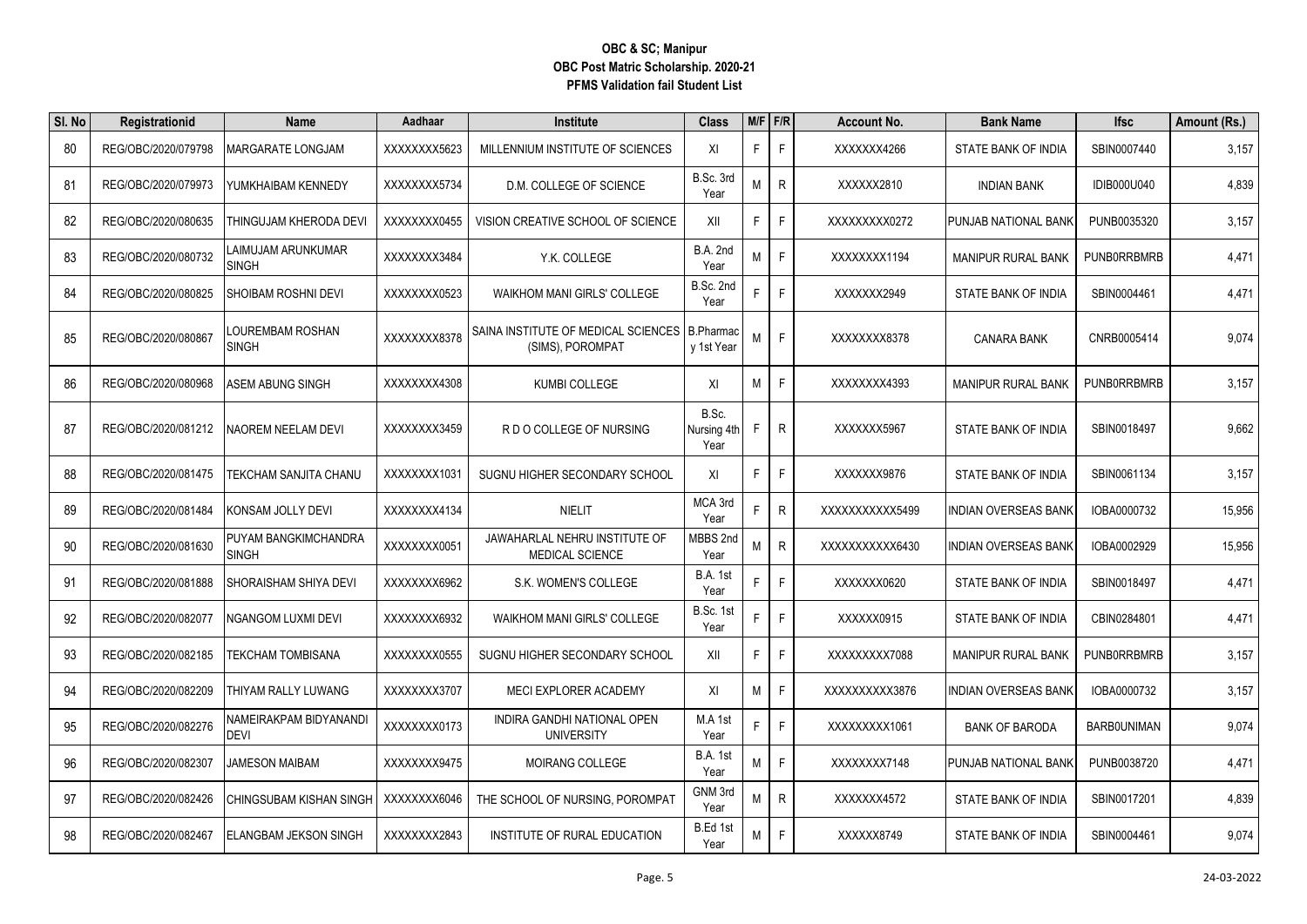| M<br>F.<br>REG/OBC/2020/082566<br><b>BARBOVJIMPH</b><br>99<br>THINGUJAM ARBIND<br>XXXXXXX9196<br>XTRA-EDGE SCHOOL<br>XII<br>XXXXXXX9196<br><b>BANK OF BARODA</b><br>LLB <sub>2nd</sub><br>REG/OBC/2020/082628<br>$\mathsf{R}$<br>100<br>MOHD SAKIR AHAMED<br>XXXXXXXX8237<br>ROYAL ACADEMY OF LAW<br>М<br>XXXXXX1774<br>IDIB0001519<br><b>INDIAN BANK</b><br>Year<br>B.Sc. 3rd<br>F<br>REG/OBC/2020/082785<br>XXXXXXXX3317<br>Y.K. COLLEGE<br>F<br>XXXXXXX7620<br><b>PUNBORRBMRB</b><br>TEKCHAM RESMA DEVI<br><b>MANIPUR RURAL BANK</b><br>101<br>Year<br>JOHNSTONE HIGHER SECONDARY<br>F<br>102<br>REG/OBC/2020/082836<br>XXXXXXX2631<br>XI<br>м<br>XXXXXX7950<br>STATE BANK OF INDIA<br>SBIN0018497<br>DAYANANDA THOUNAOJAM<br><b>SCHOOL</b><br>CHING-TAM FOUNDATION FOR<br>F.<br>F<br>REG/OBC/2020/083379<br><b>RUKEIYA</b><br>XXXXXXX4134<br>XI<br>XXXXXXX9023<br>PUNB0035320<br>103<br><b>PUNJAB NATIONAL BANK</b><br>INNOVATIVE EDUCATION<br>B.A. 3rd<br>F<br>F.<br>REG/OBC/2020/083395<br>XXXXXXX3659<br>XXXXXXX3659<br>SBIN0005246<br>104<br><b>RENGBAM MONITA DEVI</b><br>IMPHAL COLLEGE, IMPHAL<br>STATE BANK OF INDIA<br>Year<br>CHING-TAM FOUNDATION FOR<br>F<br>105<br>REG/OBC/2020/083487<br>XXXXXXX9658<br>XI<br>F.<br>XXXXXXX0436<br>PUNB0025620<br>NINGTHOUJAM REBIKA DEVI<br>PUNJAB NATIONAL BANK<br><b>INNOVATIVE EDUCATION</b><br><b>B.A. 1st</b><br>F<br>106<br>REG/OBC/2020/083539<br>XXXXXXX9246<br>STANDARD COLLEGE<br>М<br>XXXXXXXXXX5314<br><b>BANK OF BARODA</b><br>BARB0KONGBA<br>LAISHRAM TARUN KUMAR<br>Year<br>REG/OBC/2020/083591<br>XXXXXXXX5484<br>F.<br>F.<br>PUNB0876100<br>107<br>OINAM BENDA DEVI<br>ANANDA PURNA SCHOOL (PVT)<br>XII<br>XXXXXXXXXX7091<br>PUNJAB NATIONAL BANK<br>BRAMACHARIMAYUM<br>LANGMEIDONG HIGHER SECONDARY<br><b>INDIA POST PAYMENTS</b><br>XXXXXXX4733<br>XI<br>F.<br>F<br>IPOS0000001<br>REG/OBC/2020/083593<br>XXXXXXXXXXXXXXXX5963<br>108<br>LINTHOI DEVI<br><b>SCHOOL</b><br><b>BANK</b><br>ELANGBAM DHANCHANDRA<br>XXXXXXX7520<br>М<br>F<br>109<br>REG/OBC/2020/083643<br><b>XTRA-EDGE SCHOOL</b><br>XII<br>XXXXXXX7520<br>STATE BANK OF INDIA<br>SBIN0010757<br>SINGH<br><b>INDIA POST PAYMENTS</b><br>$\mathsf{F}$<br>F.<br>REG/OBC/2020/083819<br>XXXXXXX2070<br>XI<br>XXXXXXXX2722<br>IPOS0000001<br>110<br>SHOIBAM KRITINA DEVI<br>NEW ERA HR. SEC. SCHOOL. THOUBAL<br><b>BANK</b><br>KSHETRIMAYUM<br><b>TAMPHASANA GIRLS HIGHER</b><br>F.<br>REG/OBC/2020/083932<br>F.<br>111<br>XXXXXXX5269<br>XI<br>PUNB0048420<br>XXXXXXXX5269<br>PUNJAB NATIONAL BANK<br><b>MALEMNGANBI</b><br>SECONDARY SCHOOL<br>$\mathsf{R}$<br>REG/OBC/2020/084152<br>XXXXXXX0924<br>F.<br>XXXXXX0924<br><b>PUNBORRBMRB</b><br>112<br>AHANTHEM JOYSHREE DEVI<br>SUGNU HIGHER SECONDARY SCHOOL<br>XII<br><b>MANIPUR RURAL BANK</b><br>F.<br>$\mathsf{R}$<br>XXXXXXX4465<br>XXXXXXX9038<br><b>PUNBORRBMRB</b><br>113<br>REG/OBC/2020/084175<br>BABHANI LAIKHURAM<br>MECI EXPLORER ACADEMY<br>XII<br><b>MANIPUR RURAL BANK</b><br>PREMANANDA<br>B.Sc. 3rd<br>$\mathsf{R}$<br>REG/OBC/2020/084312<br>114<br>XXXXXXXX9139<br>THOUBAL COLLEGE<br>Μ<br>XXXXXXXXXX2973<br><b>INDIAN OVERSEAS BANK</b><br>IOBA0002929<br>SHAMANDURAM<br>Year<br><b>B.A. 2nd</b><br><b>INDIA POST PAYMENTS</b><br>F<br>IPOS0000001<br>REG/OBC/2020/084366<br>THOKCHOM SONI DEVI<br>XXXXXXX3813<br><b>WAIKHOM MANI GIRLS' COLLEGE</b><br>F<br>XXXXXXXXX8002<br>115<br><b>BANK</b><br>Year<br>B.Sc. 3rd<br>WAHENGBAM YUMNGANBA<br>F<br>REG/OBC/2020/084667<br>XXXXXXX3853<br>MANGOLNGANBI COLLEGE<br>М<br><b>HDFC BANK LTD</b><br>HDFC0004744<br>116<br>XXXXXXXX3008<br>MEETEI<br>Year<br>B.A. 1st<br>F<br>C.I. COLLEGE, BISHNUPUR<br>F.<br>CBIN0284611<br>REG/OBC/2020/084717<br>SANJENBAM LINTHOI DEVI<br>XXXXXXX4257<br>XXXXXXX4257<br>CENTRAL BANK OF INDIA<br>117<br>Year<br>B.Sc. 1st<br>F<br>REG/OBC/2020/084748<br>XXXXXXX5183<br>XXXXXXXX5183<br>PUNB0277500<br>118<br>NGANGBAM SANJU SINGH<br>KAMAKHYA PEMTON COLLEGE<br>Μ<br>PUNJAB NATIONAL BANK<br>Year | SI. No | Registrationid | <b>Name</b> | Aadhaar | <b>Institute</b> | <b>Class</b> | $M/F$ F/R | <b>Account No.</b> | <b>Bank Name</b> | <b>Ifsc</b> | Amount (Rs.) |
|--------------------------------------------------------------------------------------------------------------------------------------------------------------------------------------------------------------------------------------------------------------------------------------------------------------------------------------------------------------------------------------------------------------------------------------------------------------------------------------------------------------------------------------------------------------------------------------------------------------------------------------------------------------------------------------------------------------------------------------------------------------------------------------------------------------------------------------------------------------------------------------------------------------------------------------------------------------------------------------------------------------------------------------------------------------------------------------------------------------------------------------------------------------------------------------------------------------------------------------------------------------------------------------------------------------------------------------------------------------------------------------------------------------------------------------------------------------------------------------------------------------------------------------------------------------------------------------------------------------------------------------------------------------------------------------------------------------------------------------------------------------------------------------------------------------------------------------------------------------------------------------------------------------------------------------------------------------------------------------------------------------------------------------------------------------------------------------------------------------------------------------------------------------------------------------------------------------------------------------------------------------------------------------------------------------------------------------------------------------------------------------------------------------------------------------------------------------------------------------------------------------------------------------------------------------------------------------------------------------------------------------------------------------------------------------------------------------------------------------------------------------------------------------------------------------------------------------------------------------------------------------------------------------------------------------------------------------------------------------------------------------------------------------------------------------------------------------------------------------------------------------------------------------------------------------------------------------------------------------------------------------------------------------------------------------------------------------------------------------------------------------------------------------------------------------------------------------------------------------------------------------------------------------------------------------------------------------------------------------------------------------------------------------------------------------------------------------------------------------------------------------------------------------------------------------------------------------------------------------------------------------------------------------------------------------------------------------------------------------------|--------|----------------|-------------|---------|------------------|--------------|-----------|--------------------|------------------|-------------|--------------|
|                                                                                                                                                                                                                                                                                                                                                                                                                                                                                                                                                                                                                                                                                                                                                                                                                                                                                                                                                                                                                                                                                                                                                                                                                                                                                                                                                                                                                                                                                                                                                                                                                                                                                                                                                                                                                                                                                                                                                                                                                                                                                                                                                                                                                                                                                                                                                                                                                                                                                                                                                                                                                                                                                                                                                                                                                                                                                                                                                                                                                                                                                                                                                                                                                                                                                                                                                                                                                                                                                                                                                                                                                                                                                                                                                                                                                                                                                                                                                                                            |        |                |             |         |                  |              |           |                    |                  |             | 3,157        |
|                                                                                                                                                                                                                                                                                                                                                                                                                                                                                                                                                                                                                                                                                                                                                                                                                                                                                                                                                                                                                                                                                                                                                                                                                                                                                                                                                                                                                                                                                                                                                                                                                                                                                                                                                                                                                                                                                                                                                                                                                                                                                                                                                                                                                                                                                                                                                                                                                                                                                                                                                                                                                                                                                                                                                                                                                                                                                                                                                                                                                                                                                                                                                                                                                                                                                                                                                                                                                                                                                                                                                                                                                                                                                                                                                                                                                                                                                                                                                                                            |        |                |             |         |                  |              |           |                    |                  |             | 9,662        |
|                                                                                                                                                                                                                                                                                                                                                                                                                                                                                                                                                                                                                                                                                                                                                                                                                                                                                                                                                                                                                                                                                                                                                                                                                                                                                                                                                                                                                                                                                                                                                                                                                                                                                                                                                                                                                                                                                                                                                                                                                                                                                                                                                                                                                                                                                                                                                                                                                                                                                                                                                                                                                                                                                                                                                                                                                                                                                                                                                                                                                                                                                                                                                                                                                                                                                                                                                                                                                                                                                                                                                                                                                                                                                                                                                                                                                                                                                                                                                                                            |        |                |             |         |                  |              |           |                    |                  |             | 4,471        |
|                                                                                                                                                                                                                                                                                                                                                                                                                                                                                                                                                                                                                                                                                                                                                                                                                                                                                                                                                                                                                                                                                                                                                                                                                                                                                                                                                                                                                                                                                                                                                                                                                                                                                                                                                                                                                                                                                                                                                                                                                                                                                                                                                                                                                                                                                                                                                                                                                                                                                                                                                                                                                                                                                                                                                                                                                                                                                                                                                                                                                                                                                                                                                                                                                                                                                                                                                                                                                                                                                                                                                                                                                                                                                                                                                                                                                                                                                                                                                                                            |        |                |             |         |                  |              |           |                    |                  |             | 3,157        |
|                                                                                                                                                                                                                                                                                                                                                                                                                                                                                                                                                                                                                                                                                                                                                                                                                                                                                                                                                                                                                                                                                                                                                                                                                                                                                                                                                                                                                                                                                                                                                                                                                                                                                                                                                                                                                                                                                                                                                                                                                                                                                                                                                                                                                                                                                                                                                                                                                                                                                                                                                                                                                                                                                                                                                                                                                                                                                                                                                                                                                                                                                                                                                                                                                                                                                                                                                                                                                                                                                                                                                                                                                                                                                                                                                                                                                                                                                                                                                                                            |        |                |             |         |                  |              |           |                    |                  |             | 3,157        |
|                                                                                                                                                                                                                                                                                                                                                                                                                                                                                                                                                                                                                                                                                                                                                                                                                                                                                                                                                                                                                                                                                                                                                                                                                                                                                                                                                                                                                                                                                                                                                                                                                                                                                                                                                                                                                                                                                                                                                                                                                                                                                                                                                                                                                                                                                                                                                                                                                                                                                                                                                                                                                                                                                                                                                                                                                                                                                                                                                                                                                                                                                                                                                                                                                                                                                                                                                                                                                                                                                                                                                                                                                                                                                                                                                                                                                                                                                                                                                                                            |        |                |             |         |                  |              |           |                    |                  |             | 4,471        |
|                                                                                                                                                                                                                                                                                                                                                                                                                                                                                                                                                                                                                                                                                                                                                                                                                                                                                                                                                                                                                                                                                                                                                                                                                                                                                                                                                                                                                                                                                                                                                                                                                                                                                                                                                                                                                                                                                                                                                                                                                                                                                                                                                                                                                                                                                                                                                                                                                                                                                                                                                                                                                                                                                                                                                                                                                                                                                                                                                                                                                                                                                                                                                                                                                                                                                                                                                                                                                                                                                                                                                                                                                                                                                                                                                                                                                                                                                                                                                                                            |        |                |             |         |                  |              |           |                    |                  |             | 3,157        |
|                                                                                                                                                                                                                                                                                                                                                                                                                                                                                                                                                                                                                                                                                                                                                                                                                                                                                                                                                                                                                                                                                                                                                                                                                                                                                                                                                                                                                                                                                                                                                                                                                                                                                                                                                                                                                                                                                                                                                                                                                                                                                                                                                                                                                                                                                                                                                                                                                                                                                                                                                                                                                                                                                                                                                                                                                                                                                                                                                                                                                                                                                                                                                                                                                                                                                                                                                                                                                                                                                                                                                                                                                                                                                                                                                                                                                                                                                                                                                                                            |        |                |             |         |                  |              |           |                    |                  |             | 4,471        |
|                                                                                                                                                                                                                                                                                                                                                                                                                                                                                                                                                                                                                                                                                                                                                                                                                                                                                                                                                                                                                                                                                                                                                                                                                                                                                                                                                                                                                                                                                                                                                                                                                                                                                                                                                                                                                                                                                                                                                                                                                                                                                                                                                                                                                                                                                                                                                                                                                                                                                                                                                                                                                                                                                                                                                                                                                                                                                                                                                                                                                                                                                                                                                                                                                                                                                                                                                                                                                                                                                                                                                                                                                                                                                                                                                                                                                                                                                                                                                                                            |        |                |             |         |                  |              |           |                    |                  |             | 3,157        |
|                                                                                                                                                                                                                                                                                                                                                                                                                                                                                                                                                                                                                                                                                                                                                                                                                                                                                                                                                                                                                                                                                                                                                                                                                                                                                                                                                                                                                                                                                                                                                                                                                                                                                                                                                                                                                                                                                                                                                                                                                                                                                                                                                                                                                                                                                                                                                                                                                                                                                                                                                                                                                                                                                                                                                                                                                                                                                                                                                                                                                                                                                                                                                                                                                                                                                                                                                                                                                                                                                                                                                                                                                                                                                                                                                                                                                                                                                                                                                                                            |        |                |             |         |                  |              |           |                    |                  |             | 3,157        |
|                                                                                                                                                                                                                                                                                                                                                                                                                                                                                                                                                                                                                                                                                                                                                                                                                                                                                                                                                                                                                                                                                                                                                                                                                                                                                                                                                                                                                                                                                                                                                                                                                                                                                                                                                                                                                                                                                                                                                                                                                                                                                                                                                                                                                                                                                                                                                                                                                                                                                                                                                                                                                                                                                                                                                                                                                                                                                                                                                                                                                                                                                                                                                                                                                                                                                                                                                                                                                                                                                                                                                                                                                                                                                                                                                                                                                                                                                                                                                                                            |        |                |             |         |                  |              |           |                    |                  |             | 3,157        |
|                                                                                                                                                                                                                                                                                                                                                                                                                                                                                                                                                                                                                                                                                                                                                                                                                                                                                                                                                                                                                                                                                                                                                                                                                                                                                                                                                                                                                                                                                                                                                                                                                                                                                                                                                                                                                                                                                                                                                                                                                                                                                                                                                                                                                                                                                                                                                                                                                                                                                                                                                                                                                                                                                                                                                                                                                                                                                                                                                                                                                                                                                                                                                                                                                                                                                                                                                                                                                                                                                                                                                                                                                                                                                                                                                                                                                                                                                                                                                                                            |        |                |             |         |                  |              |           |                    |                  |             | 3,157        |
|                                                                                                                                                                                                                                                                                                                                                                                                                                                                                                                                                                                                                                                                                                                                                                                                                                                                                                                                                                                                                                                                                                                                                                                                                                                                                                                                                                                                                                                                                                                                                                                                                                                                                                                                                                                                                                                                                                                                                                                                                                                                                                                                                                                                                                                                                                                                                                                                                                                                                                                                                                                                                                                                                                                                                                                                                                                                                                                                                                                                                                                                                                                                                                                                                                                                                                                                                                                                                                                                                                                                                                                                                                                                                                                                                                                                                                                                                                                                                                                            |        |                |             |         |                  |              |           |                    |                  |             | 3,157        |
|                                                                                                                                                                                                                                                                                                                                                                                                                                                                                                                                                                                                                                                                                                                                                                                                                                                                                                                                                                                                                                                                                                                                                                                                                                                                                                                                                                                                                                                                                                                                                                                                                                                                                                                                                                                                                                                                                                                                                                                                                                                                                                                                                                                                                                                                                                                                                                                                                                                                                                                                                                                                                                                                                                                                                                                                                                                                                                                                                                                                                                                                                                                                                                                                                                                                                                                                                                                                                                                                                                                                                                                                                                                                                                                                                                                                                                                                                                                                                                                            |        |                |             |         |                  |              |           |                    |                  |             | 3,437        |
|                                                                                                                                                                                                                                                                                                                                                                                                                                                                                                                                                                                                                                                                                                                                                                                                                                                                                                                                                                                                                                                                                                                                                                                                                                                                                                                                                                                                                                                                                                                                                                                                                                                                                                                                                                                                                                                                                                                                                                                                                                                                                                                                                                                                                                                                                                                                                                                                                                                                                                                                                                                                                                                                                                                                                                                                                                                                                                                                                                                                                                                                                                                                                                                                                                                                                                                                                                                                                                                                                                                                                                                                                                                                                                                                                                                                                                                                                                                                                                                            |        |                |             |         |                  |              |           |                    |                  |             | 3,437        |
|                                                                                                                                                                                                                                                                                                                                                                                                                                                                                                                                                                                                                                                                                                                                                                                                                                                                                                                                                                                                                                                                                                                                                                                                                                                                                                                                                                                                                                                                                                                                                                                                                                                                                                                                                                                                                                                                                                                                                                                                                                                                                                                                                                                                                                                                                                                                                                                                                                                                                                                                                                                                                                                                                                                                                                                                                                                                                                                                                                                                                                                                                                                                                                                                                                                                                                                                                                                                                                                                                                                                                                                                                                                                                                                                                                                                                                                                                                                                                                                            |        |                |             |         |                  |              |           |                    |                  |             | 4,839        |
|                                                                                                                                                                                                                                                                                                                                                                                                                                                                                                                                                                                                                                                                                                                                                                                                                                                                                                                                                                                                                                                                                                                                                                                                                                                                                                                                                                                                                                                                                                                                                                                                                                                                                                                                                                                                                                                                                                                                                                                                                                                                                                                                                                                                                                                                                                                                                                                                                                                                                                                                                                                                                                                                                                                                                                                                                                                                                                                                                                                                                                                                                                                                                                                                                                                                                                                                                                                                                                                                                                                                                                                                                                                                                                                                                                                                                                                                                                                                                                                            |        |                |             |         |                  |              |           |                    |                  |             | 4,471        |
|                                                                                                                                                                                                                                                                                                                                                                                                                                                                                                                                                                                                                                                                                                                                                                                                                                                                                                                                                                                                                                                                                                                                                                                                                                                                                                                                                                                                                                                                                                                                                                                                                                                                                                                                                                                                                                                                                                                                                                                                                                                                                                                                                                                                                                                                                                                                                                                                                                                                                                                                                                                                                                                                                                                                                                                                                                                                                                                                                                                                                                                                                                                                                                                                                                                                                                                                                                                                                                                                                                                                                                                                                                                                                                                                                                                                                                                                                                                                                                                            |        |                |             |         |                  |              |           |                    |                  |             | 4,471        |
|                                                                                                                                                                                                                                                                                                                                                                                                                                                                                                                                                                                                                                                                                                                                                                                                                                                                                                                                                                                                                                                                                                                                                                                                                                                                                                                                                                                                                                                                                                                                                                                                                                                                                                                                                                                                                                                                                                                                                                                                                                                                                                                                                                                                                                                                                                                                                                                                                                                                                                                                                                                                                                                                                                                                                                                                                                                                                                                                                                                                                                                                                                                                                                                                                                                                                                                                                                                                                                                                                                                                                                                                                                                                                                                                                                                                                                                                                                                                                                                            |        |                |             |         |                  |              |           |                    |                  |             | 4,471        |
|                                                                                                                                                                                                                                                                                                                                                                                                                                                                                                                                                                                                                                                                                                                                                                                                                                                                                                                                                                                                                                                                                                                                                                                                                                                                                                                                                                                                                                                                                                                                                                                                                                                                                                                                                                                                                                                                                                                                                                                                                                                                                                                                                                                                                                                                                                                                                                                                                                                                                                                                                                                                                                                                                                                                                                                                                                                                                                                                                                                                                                                                                                                                                                                                                                                                                                                                                                                                                                                                                                                                                                                                                                                                                                                                                                                                                                                                                                                                                                                            |        |                |             |         |                  |              |           |                    |                  |             | 4,471        |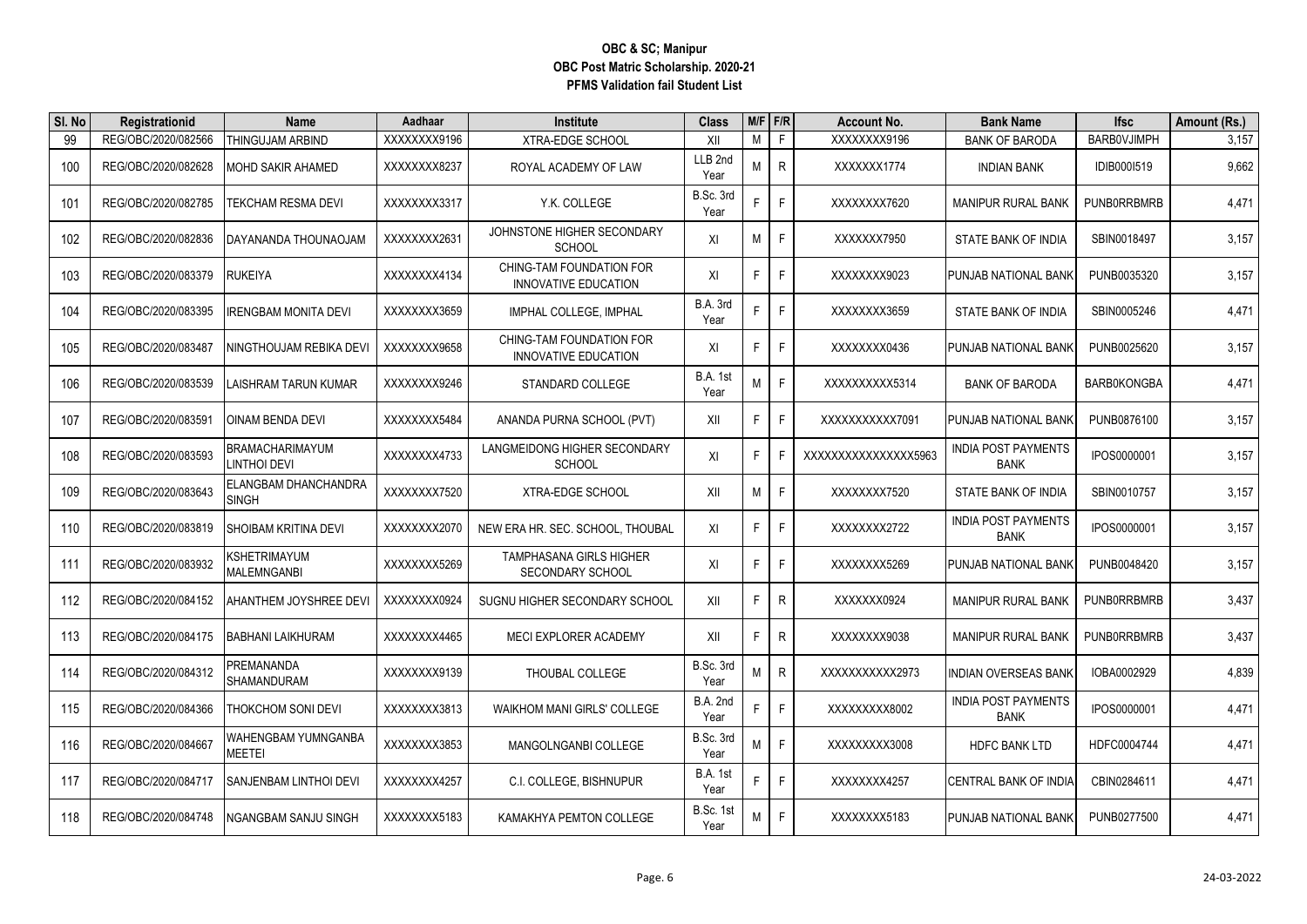| SI. No | Registrationid      | <b>Name</b>                          | Aadhaar      | Institute                                               | <b>Class</b>                          |    | $M/F$ F/R | <b>Account No.</b> | <b>Bank Name</b>                          | <b>Ifsc</b>        | Amount (Rs.) |
|--------|---------------------|--------------------------------------|--------------|---------------------------------------------------------|---------------------------------------|----|-----------|--------------------|-------------------------------------------|--------------------|--------------|
| 119    | REG/OBC/2020/084840 | THOICHA CHANU WAIKHOM                | XXXXXXX9747  | D.M. COLLEGE OF ARTS                                    | B.A. 1st<br>Year                      | F. | F         | XXXXXXX8761        | <b>INDIA POST PAYMENTS</b><br><b>BANK</b> | IPOS0000001        | 4,471        |
| 120    | REG/OBC/2020/085083 | NAMEIRAKPAM BIDYARANI<br><b>DEVI</b> | XXXXXXX9638  | <b>ACCENT GIRLS ACADEMY</b>                             | XII                                   | F. | R.        | XXXXXXXX2498       | <b>PUNJAB NATIONAL BANK</b>               | PUNB0065220        | 3,437        |
| 121    | REG/OBC/2020/085102 | LAISHRAM IDISON SINGH                | XXXXXXX8723  | ROYAL ACADEMY OF SCIENCE                                | ΧI                                    | M  | F         | XXXXXXX5888        | <b>MANIPUR RURAL BANK</b>                 | <b>PUNBORRBMRB</b> | 3,157        |
| 122    | REG/OBC/2020/085162 | <b>TONGBRAM LEONARD</b>              | XXXXXXX9723  | Y.K. COLLEGE                                            | <b>B.A. 1st</b><br>Year               | M  | F         | XXXXXXXXXXX9612    | <b>BANK OF INDIA</b>                      | BKID0005053        | 4,471        |
| 123    | REG/OBC/2020/085217 | NINGTHOUJAM VEDAJIT                  | XXXXXXXX1371 | THE NATIONAL INSTITUTE OF<br><b>ENGINEERING</b>         | B.E 3rd<br>Year                       | Μ  | F         | XXXXXXXXXX5091     | <b>SYNDICATE BANK</b>                     | SYNB0001718        | 15,343       |
| 124    | REG/OBC/2020/085298 | LAITONJAM NIKITA DEVI                | XXXXXXX7770  | PIONEER ACADEMY                                         | XII                                   | F. | F         | XXXXXXXXXX4708     | <b>BANK OF BARODA</b>                     | BARB0KONGBA        | 3,157        |
| 125    | REG/OBC/2020/085326 | THOKCHOM SONIYA DEVI                 | XXXXXXX9074  | CHAOYAIMA HIGHER SECONDARY<br><b>SCHOOL</b>             | XII                                   | F. | F         | XXXXXX8888         | <b>INDIA POST PAYMENTS</b><br><b>BANK</b> | IPOS0000001        | 3,157        |
| 126    | REG/OBC/2020/085357 | <b>NGANGBAM THENTHEN DEVI</b>        | XXXXXXX1072  | D.M. COLLEGE OF COMMERCE                                | B.Com. 3rd<br>Year                    | F. | ${\sf R}$ | XXXXXXX0549        | STATE BANK OF INDIA                       | SBIN0018497        | 4,839        |
| 127    | REG/OBC/2020/085365 | <b>KENNY LOITONGBAM</b>              | XXXXXXX0119  | UNACCO SCHOOL                                           | XI                                    | M  | F         | XXXXXXXX5249       | <b>BANK OF BARODA</b>                     | BARB0KONGBA        | 3,157        |
| 128    | REG/OBC/2020/085389 | <b>TAKHELLAMBAM ANJALI</b><br>CHANU  | XXXXXXX3995  | SAINA INSTITUTE OF MEDICAL SCIENCES<br>(SIMS), POROMPAT | Diploma<br>OTT <sub>2nd</sub><br>Year |    | R         | XXXXXXXXXXX4980    | STATE BANK OF INDIA                       | SBIN0010757        | 3,437        |
| 129    | REG/OBC/2020/085579 | NONGMAITHEM SOMIO<br><b>SINGH</b>    | XXXXXXX6655  | IMPHAL COLLEGE, IMPHAL                                  | B.Sc. 3rd<br>Year                     | М  | R         | XXXXXXXXXX6331     | <b>PUNJAB NATIONAL BANK</b>               | PUNB0277500        | 4,839        |
| 130    | REG/OBC/2020/085662 | TAKHELLAMBAM LANCHENBI<br>DEVI       | XXXXXXX3439  | <b>MECI EXPLORER ACADEMY</b>                            | XII                                   | F. | F.        | XXXXXXXX8924       | <b>BANK OF BARODA</b>                     | <b>BARBOUJMGAV</b> | 3,157        |
| 131    | REG/OBC/2020/085862 | JOYCHANDRA YAIKHOM                   | XXXXXXXX5913 | <b>GOVERNMENT POLYTECHNIC</b>                           | Diploma<br>Engg 2nd<br>Year           | М  | R         | XXXXX3635          | STATE BANK OF INDIA                       | SBIN0000092        | 3,437        |
| 132    | REG/OBC/2020/085871 | PUKHRAMBAM BIDYALUXMI<br>DEVI        | XXXXXXX4768  | MANIPUR UNIVERSITY, IMPHAL                              | M.Sc 1st<br>Year                      |    | F         | XXXXXXXXXX3187     | <b>CANARA BANK</b>                        | CNRB0005414        | 9,074        |
| 133    | REG/OBC/2020/085942 | MICHAEL MOIRANGTHEM                  | XXXXXXX1691  | NINGTHOUKHONG MODEL HIGHER<br>SECONDARY SCHOOL          | XII                                   | М  | F.        | XXXXXX0709         | STATE BANK OF INDIA                       | SBIN0018749        | 3,157        |
| 134    | REG/OBC/2020/085993 | AISHWARIYA OINAM                     | XXXXXXX4605  | SHIJA ACADEMY OF NURSING                                | B.Sc.<br>Nursing 1st<br>Year          | F. | F.        | XXXXXX3383         | STATE BANK OF INDIA                       | SBIN0005246        | 9,074        |
| 135    | REG/OBC/2020/086198 | KRITINA WAIKHOM                      | XXXXXXX7798  | INTERNATIONAL SCHOOL OF<br><b>RESOURCES</b>             | XI                                    | F. | F         | XXXXXX75-1         | CENTRAL BANK OF INDIA                     | CBIN0283160        | 3,157        |
| 136    | REG/OBC/2020/086215 | KASHIANAND KHUMANTHEM                | XXXXXXX9151  | LMS LAW COLLEGE                                         | LLM 1st<br>Year                       | М  | F         | XXXXXX4250         | STATE BANK OF INDIA                       | SBIN0004562        | 15,343       |
| 137    | REG/OBC/2020/086593 | INIKESH MOIRANGTHEM                  | XXXXXXXX8438 | NATIONAL SPORTS UNIVERSITY, KHUMAN<br><b>LAMPAK</b>     | B.P.E.S<br>2nd Year                   | Μ  | R         | XXXXXXXX0963       | <b>ICICI BANK LTD</b>                     | ICIC0003329        | 4,839        |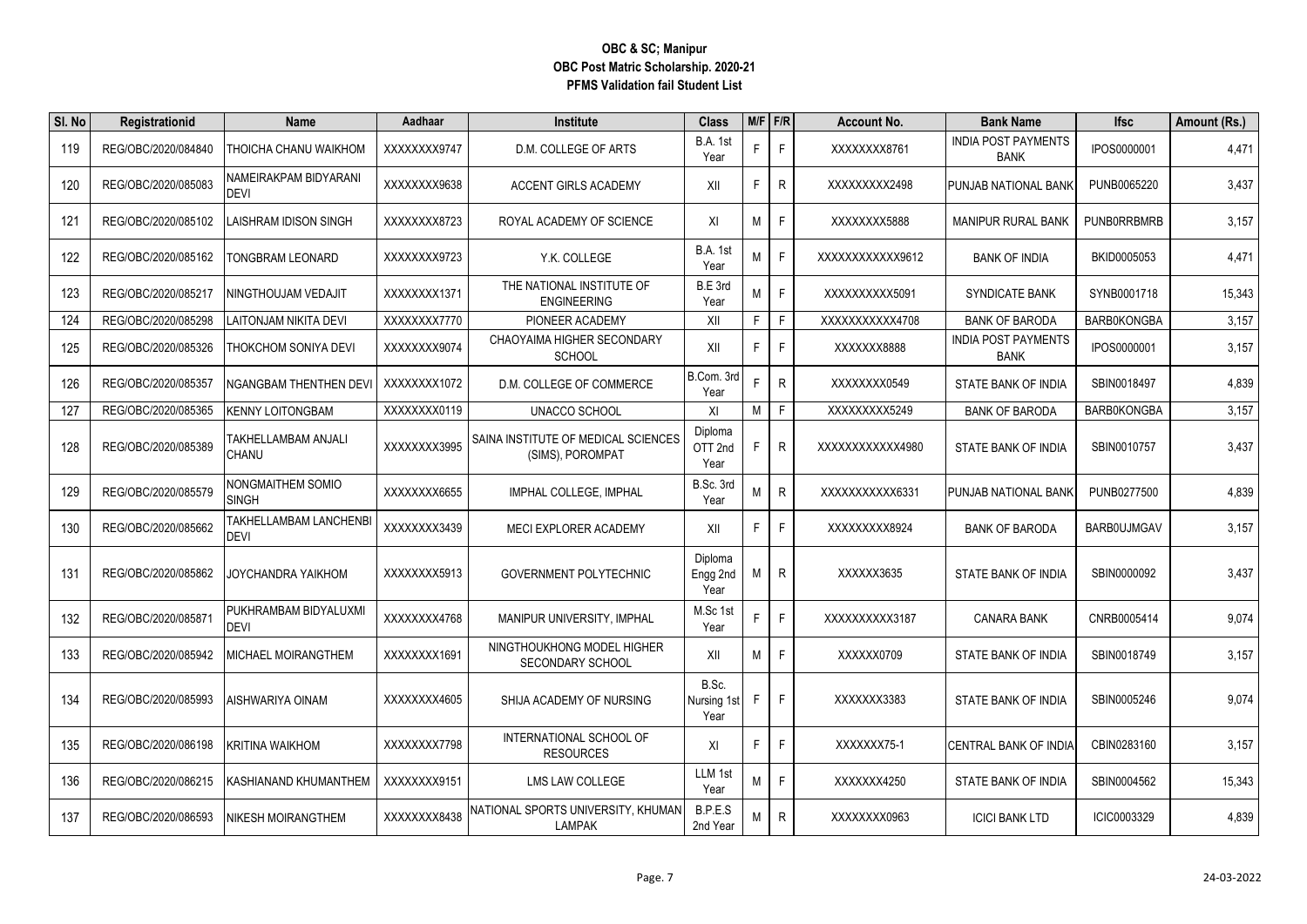| SI. No | Registrationid      | <b>Name</b>                           | Aadhaar      | Institute                                                    | Class                        |    | $M/F$ F/R    | Account No.    | <b>Bank Name</b>                          | <b>Ifsc</b>        | Amount (Rs.) |
|--------|---------------------|---------------------------------------|--------------|--------------------------------------------------------------|------------------------------|----|--------------|----------------|-------------------------------------------|--------------------|--------------|
| 138    | REG/OBC/2020/086836 | THOUDAM RANJAN SINGH                  | XXXXXXX6442  | IMPHAL COLLEGE, IMPHAL                                       | B.A. 1st<br>Year             | Μ  | F            | XXXXX1978      | STATE BANK OF INDIA                       | SBIN0005246        | 4,471        |
| 139    | REG/OBC/2020/087012 | NANDEIBAM ROSHAN SINGH                | XXXXXXX0946  | LIBERAL COLLEGE                                              | B.Sc. 1st<br>Year            | М  | F            | XXXXXXXXX3488  | <b>PUNJAB NATIONAL BANK</b>               | PUNB0101920        | 4,471        |
| 140    | REG/OBC/2020/087222 | LAISHRAM JACK MEITEI                  | XXXXXXX9446  | CHING-TAM FOUNDATION FOR<br>INNOVATIVE EDUCATION             | ΧI                           | M  | F            | XXXXXX3103     | STATE BANK OF INDIA                       | SBIN0005320        | 3,157        |
| 141    | REG/OBC/2020/087239 | PENJUKA ATHOKPAM                      | XXXXXXXX6220 | WAIKHOM MANI GIRLS' COLLEGE                                  | B.A. 1st<br>Year             | F. | F            | XXXXXX0000     | <b>INDIAN OVERSEAS BANK</b>               | IOBA0002929        | 4,471        |
| 142    | REG/OBC/2020/087287 | <b>SALAM JIBAHILL</b>                 | XXXXXXX5590  | IMPHAL COLLEGE, IMPHAL                                       | <b>B.A. 2nd</b><br>Year      | Μ  | F            | XXXXXXX5590    | <b>CENTRAL BANK OF INDIA</b>              | CBIN0284611        | 4,471        |
| 143    | REG/OBC/2020/087370 | DOLENA KHUNDRAKPAM                    | XXXXXXX9000  | PHOTON SCHOOL                                                | XII                          | F  | F.           | XXXXXX5786     | STATE BANK OF INDIA                       | SBIN0018749        | 3,157        |
| 144    | REG/OBC/2020/087392 | <b>SUDHIR THIYAM</b>                  | XXXXXXXX5811 | CHURACHAND HIGHER SECONDARY<br><b>SCHOOL</b>                 | XI                           | M  | F            | XXXXXX7332     | <b>MANIPUR RURAL BANK</b>                 | <b>PUNBORRBMRB</b> | 3,157        |
| 145    | REG/OBC/2020/087615 | <b>IRENGBAM MELODY CHANU</b>          | XXXXXXX8564  | D.M. COLLEGE OF COMMERCE                                     | B.Com. 1st<br>Year           | F. | F.           | XXXXX2513      | CENTRAL BANK OF INDIA                     | CBIN0283038        | 4,471        |
| 146    | REG/OBC/2020/087973 | NINGTHOUJAM MANAO<br><b>SINGH</b>     | XXXXXXX3244  | CHURACHAND HIGHER SECONDARY<br><b>SCHOOL</b>                 | XI                           | M  | F            | XXXXXXXX8320   | <b>MANIPUR RURAL BANK</b>                 | <b>PUNBORRBMRB</b> | 3,157        |
| 147    | REG/OBC/2020/088298 | THOKCHOM PRASANTA<br><b>SINGH</b>     | XXXXXXX3361  | ACME HIGHER SECONDARY SCHOOL                                 | XII                          | М  | F            | XXXXXXXXXX0455 | <b>INDIAN OVERSEAS BANK</b>               | IOBA0002929        | 3,157        |
| 148    | REG/OBC/2020/088601 | <b>HAOBAM SOVAJIT MEITEI</b>          | XXXXXXX0108  | ACME HIGHER SECONDARY SCHOOL                                 | XII                          | M  | $\mathsf{R}$ | XXXXXX6035     | STATE BANK OF INDIA                       | SBIN0011626        | 3,437        |
| 149    | REG/OBC/2020/088668 | LEISHANGTHEM ANGELLIKA<br><b>DEVI</b> | XXXXXXX2736  | J.B. INSTITUTE OF TECHNOLOGY,<br><b>DEHRADUN</b>             | <b>B.Sc Agri</b><br>4th Year |    | $\mathsf{R}$ | XXXXXXXXX3832  | <b>CANARA BANK</b>                        | CNRB0005414        | 15,956       |
| 150    | REG/OBC/2020/088678 | <b>MD TAJ ALAM</b>                    | XXXXXXXX0874 | MANIPUR TECHNICAL UNIVERSITY                                 | B.Tech 2nd<br>Year           | Μ  | R.           | XXXXXXX6430    | <b>INDIAN BANK</b>                        | IDIB0001519        | 15,956       |
| 151    | REG/OBC/2020/089023 | <b>KEISHAM MONISHA DEVI</b>           | XXXXXXX4568  | <b>ENLIGHTEN KNOWLEDGE HIGHER</b><br><b>SECONDARY SCHOOL</b> | XI                           | F. | F            | XXXXXXXXXX0419 | <b>BANK OF INDIA</b>                      | BKID0005064        | 3,157        |
| 152    | REG/OBC/2020/089154 | <b>THOKCHOM ARUNA DEVI</b>            | XXXXXXXX8366 | S.K. WOMEN'S COLLEGE                                         | B.Sc. 1st<br>Year            | F. | F.           | XXXXXXX8366    | STATE BANK OF INDIA                       | SBIN0005246        | 4,471        |
| 153    | REG/OBC/2020/089282 | <b>HIDAM DAYANANDA SINGH</b>          | XXXXXXXX1434 | CHURACHAND HIGHER SECONDARY<br><b>SCHOOL</b>                 | XII                          | M  | R            | XXXXXX9366     | STATE BANK OF INDIA                       | SBIN0017201        | 3,437        |
| 154    | REG/OBC/2020/089535 | N.SOLIVIA DEVI                        | XXXXXXX1361  | KAKCHING KHUNOU COLLEGE                                      | <b>B.A. 2nd</b><br>Year      | F  | F            | XXXXXXX0257    | <b>MANIPUR RURAL BANK</b>                 | <b>PUNBORRBMRB</b> | 4,471        |
| 155    | REG/OBC/2020/089698 | HUIREM BABINA DEVI                    | XXXXXXX2559  | G.P. WOMEN'S COLLEGE                                         | <b>B.A. 2nd</b><br>Year      | F. | F            | XXXXXXX5702    | <b>INDIA POST PAYMENTS</b><br><b>BANK</b> | IPOS0000001        | 4,471        |
| 156    | REG/OBC/2020/089795 | ELANGBAM SYLVIA DEVI                  | XXXXXXX0945  | <b>TAMPHASANA GIRLS HIGHER</b><br>SECONDARY SCHOOL           | XI                           | F. | E            | XXXXXXX6298    | MANIPUR RURAL BANK                        | <b>PUNBORRBMRB</b> | 3,157        |
| 157    | REG/OBC/2020/089798 | NAOREM BERONIKA DEVI                  | XXXXXXX4708  | <b>BIRAMANGOL COLLEGE</b>                                    | B.Sc. 1st<br>Year            | F  | F            | XXXXXXX4708    | STATE BANK OF INDIA                       | SBIN0004461        | 4,471        |
| 158    | REG/OBC/2020/089843 | <b>INUNGANBI INGUDAM</b>              | XXXXXXX8591  | D.M. COLLEGE OF TEACHERS'<br><b>EDUCATION</b>                | M.Ed 2nd<br>Year             |    | R            | XXXXXXXXX1077  | <b>BANK OF BARODA</b>                     | <b>BARBOUJMGAV</b> | 9,662        |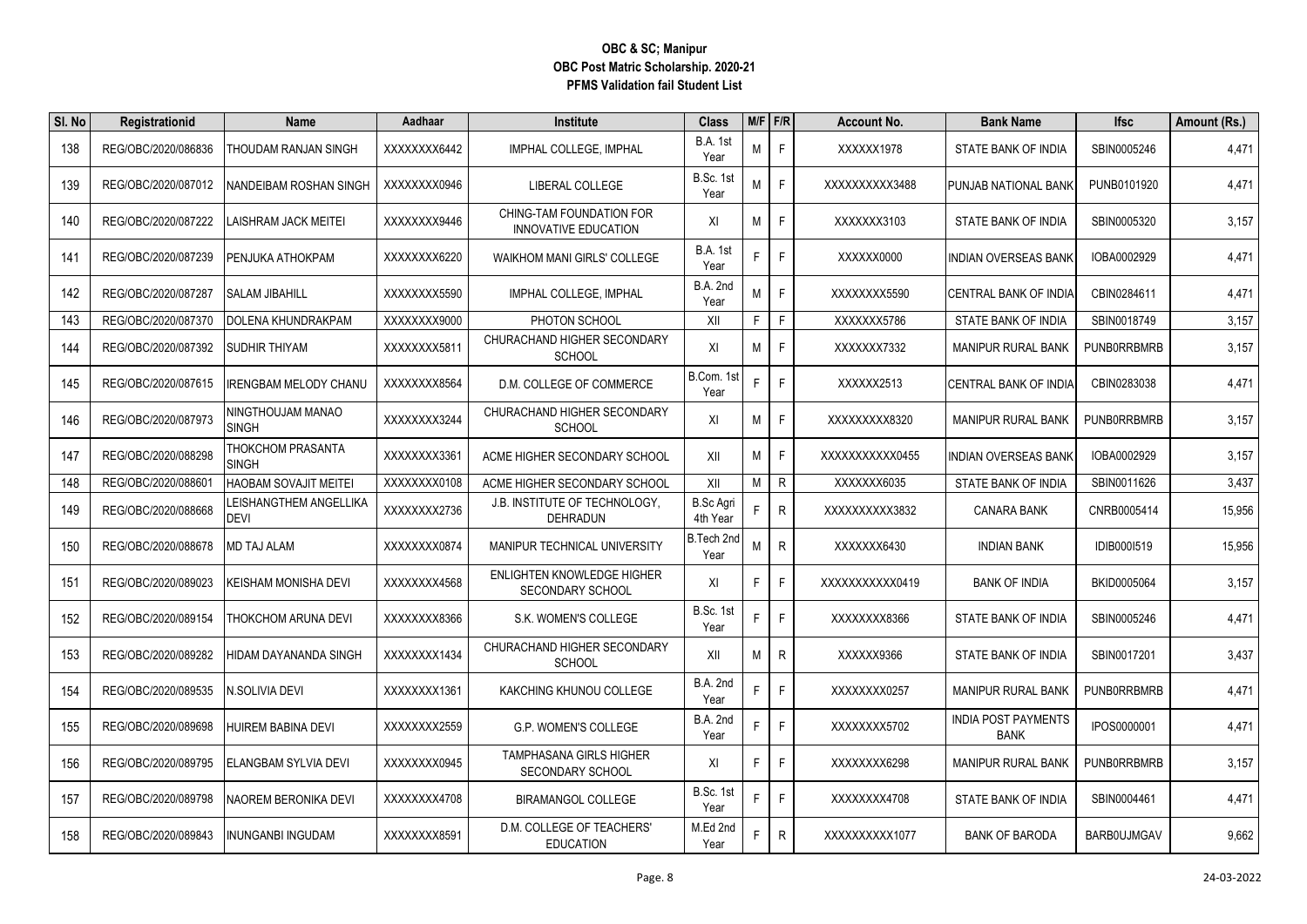| SI. No | Registrationid      | <b>Name</b>                   | Aadhaar      | <b>Institute</b>                                                 | <b>Class</b>                 |    | $M/F$ F/R    | Account No.    | <b>Bank Name</b>                          | <b>Ifsc</b>        | Amount (Rs.) |
|--------|---------------------|-------------------------------|--------------|------------------------------------------------------------------|------------------------------|----|--------------|----------------|-------------------------------------------|--------------------|--------------|
| 159    | REG/OBC/2020/089854 | JRIKA PHIJAM                  | XXXXXXX4537  | STANDARD COLLEGE                                                 | <b>B.A. 2nd</b><br>Year      | F. | F            | XXXXXXX2886    | <b>MANIPUR RURAL BANK</b>                 | <b>PUNBORRBMRB</b> | 4,471        |
| 160    | REG/OBC/2020/090006 | <b>NONGMAITHEM PUSPA DEVI</b> | XXXXXXX7654  | IMPHAL COLLEGE. IMPHAL                                           | B.Sc. 3rd<br>Year            | F  | $\mathsf{R}$ | XXXXXXXX9221   | STATE BANK OF INDIA                       | SBIN0005329        | 4,839        |
| 161    | REG/OBC/2020/090049 | KHANGEMBAM ZETLIO<br>SINGH    | XXXXXXX1655  | KUMBI COLLEGE                                                    | B.Sc. 1st<br>Year            | М  | E            | XXXXXXXX3464   | <b>MANIPUR RURAL BANK</b>                 | <b>PUNBORRBMRB</b> | 4,471        |
| 162    | REG/OBC/2020/090153 | THOKCHOM TOMMY DEVI           | XXXXXXXX0659 | MANIPUR UNIVERSITY, IMPHAL                                       | M. FA 1st<br>Year            | F  | F            | XXXXXXX0569    | STATE BANK OF INDIA                       | SBIN0004562        | 9,074        |
| 163    | REG/OBC/2020/090307 | LAISHRAM JEMSON SINGH         | XXXXXXXX5834 | ALVA'S COLLEGE OF NATUROPATHY &<br>YOGIC SCIENCES, MOODBIDRI     | B.N.Y.S 1st<br>Year          | M  | E            | XXXXXX9362     | <b>INDIAN BANK</b>                        | IDIB0001519        | 15,343       |
| 164    | REG/OBC/2020/090329 | IRENGBAM HEMA DEVI            | XXXXXXX8520  | <b>G.P. WOMEN'S COLLEGE</b>                                      | B.A. 1st<br>Year             | F. | F            | XXXXXX6023     | <b>MANIPUR RURAL BANK</b>                 | <b>PUNBORRBMRB</b> | 4,471        |
| 165    | REG/OBC/2020/090395 | MAISNAM BENIKA DEVI           | XXXXXXX4404  | KUMBI COLLEGE                                                    | B.Sc. 1st<br>Year            | F  | F            | XXXXXXXX2116   | MANIPUR RURAL BANK                        | <b>PUNBORRBMRB</b> | 4,471        |
| 166    | REG/OBC/2020/090449 | MANGLEMBA WAHENGBAM           | XXXXXXXX5301 | VISION CREATIVE SCHOOL OF SCIENCE                                | XI                           | M  | F            | XXXXXXXX5896   | <b>INDIA POST PAYMENTS</b><br><b>BANK</b> | IPOS0000001        | 3,157        |
| 167    | REG/OBC/2020/090875 | YENDREMBAM HANNY DEVI         | XXXXXXX3979  | <b>COMET SCHOOL</b>                                              | XI                           | F. | F            | XXXXXXX7867    | STATE BANK OF INDIA                       | SBIN0017403        | 3,157        |
| 168    | REG/OBC/2020/091249 | NONGYAI KONJENGBAM            | XXXXXXXX3846 | <b>GOVERNMENT POLYTECHNIC</b>                                    | Diploma<br>Engg 3rd<br>Year  | М  | R            | XXXXXXX5096    | STATE BANK OF INDIA                       | SBIN0011626        | 3,437        |
| 169    | REG/OBC/2020/091257 | MAIBAM KUMARJIT SINGH         | XXXXXXXX9738 | <b>MOIRANG COLLEGE</b>                                           | <b>B.A. 2nd</b><br>Year      | M  | F            | XXXXXXXXX3662  | PUNJAB NATIONAL BANK                      | PUNB0038720        | 4,471        |
| 170    | REG/OBC/2020/091260 | NONGALLEIMA MAIBAM            | XXXXXXX8296  | XTRA-EDGE SCHOOL                                                 | XI                           | F  | F.           | XXXXXXX8296    | STATE BANK OF INDIA                       | SBIN0017403        | 3,157        |
| 171    | REG/OBC/2020/091262 | <b>MERINA SAMOM</b>           | XXXXXXX7692  | <b>COMET SCHOOL</b>                                              | XII                          | F  | F            | XXXXXXXX4095   | <b>BANK OF BARODA</b>                     | BARB0YUREMB        | 3,157        |
| 172    | REG/OBC/2020/091346 | KH. ROMINA                    | XXXXXXXX0396 | <b>WAIKHOM MANI GIRLS' COLLEGE</b>                               | <b>B.A. 2nd</b><br>Year      | F. | F            | XXXXXX2246     | <b>INDIA POST PAYMENTS</b><br><b>BANK</b> | IPOS0000001        | 4,471        |
| 173    | REG/OBC/2020/091693 | KHANGEMBAM SHARMILA<br>DEVI   | XXXXXXX1450  | VISION CREATIVE SCHOOL OF SCIENCE                                | XI                           | F. | F            | XXXXXX8965     | <b>INDIA POST PAYMENTS</b><br><b>BANK</b> | IPOS0000001        | 3,157        |
| 174    | REG/OBC/2020/091697 | SANABAM UMA                   | XXXXXXXX8481 | PANDIT DEAN DAYAL UPADHYAY<br>INSTITUTE OF AGRICULTURAL SCIENCES | <b>B.Sc Agri</b><br>2nd Year | F  | $\mathsf{R}$ | XXXXXXXXXX2351 | <b>BANK OF BARODA</b>                     | <b>BARBOVJIMGR</b> | 15,956       |
| 175    | REG/OBC/2020/091827 | KHANGENBAM JAMES MEITEI       | XXXXXXXX9502 | SUGNU HIGHER SECONDARY SCHOOL                                    | XI                           | M  | F            | XXXXXXXXX7176  | <b>MANIPUR RURAL BANK</b>                 | <b>PUNBORRBMRB</b> | 3,157        |
| 176    | REG/OBC/2020/091961 | <b>ROSHNI ASEM</b>            | XXXXXXXX8840 | WAIKHOM MANI GIRLS' COLLEGE                                      | B.Sc. 1st<br>Year            | F  | F            | XXXXXXXX8767   | <b>INDIA POST PAYMENTS</b><br><b>BANK</b> | IPOS0000001        | 4,471        |
| 177    | REG/OBC/2020/092020 | ATHOKPAM LANGLENTHOI<br>DEVI  | XXXXXXX9963  | PINEWOOD VIEW SCHOOL, SANGAIPROU                                 | XII                          | F. | F            | XXXXXXX2734    | PUNJAB NATIONAL BANK                      | PUNB0035320        | 3,157        |
| 178    | REG/OBC/2020/092050 | AMOM ROHIT SINGH              |              | XXXXXXX7825   MEIPAKPI HR. SEC. SCHOOL, WANGKHEI                 | XII                          | M  | F            | XXXXXXX7825    | STATE BANK OF INDIA                       | SBIN0010757        | 3,157        |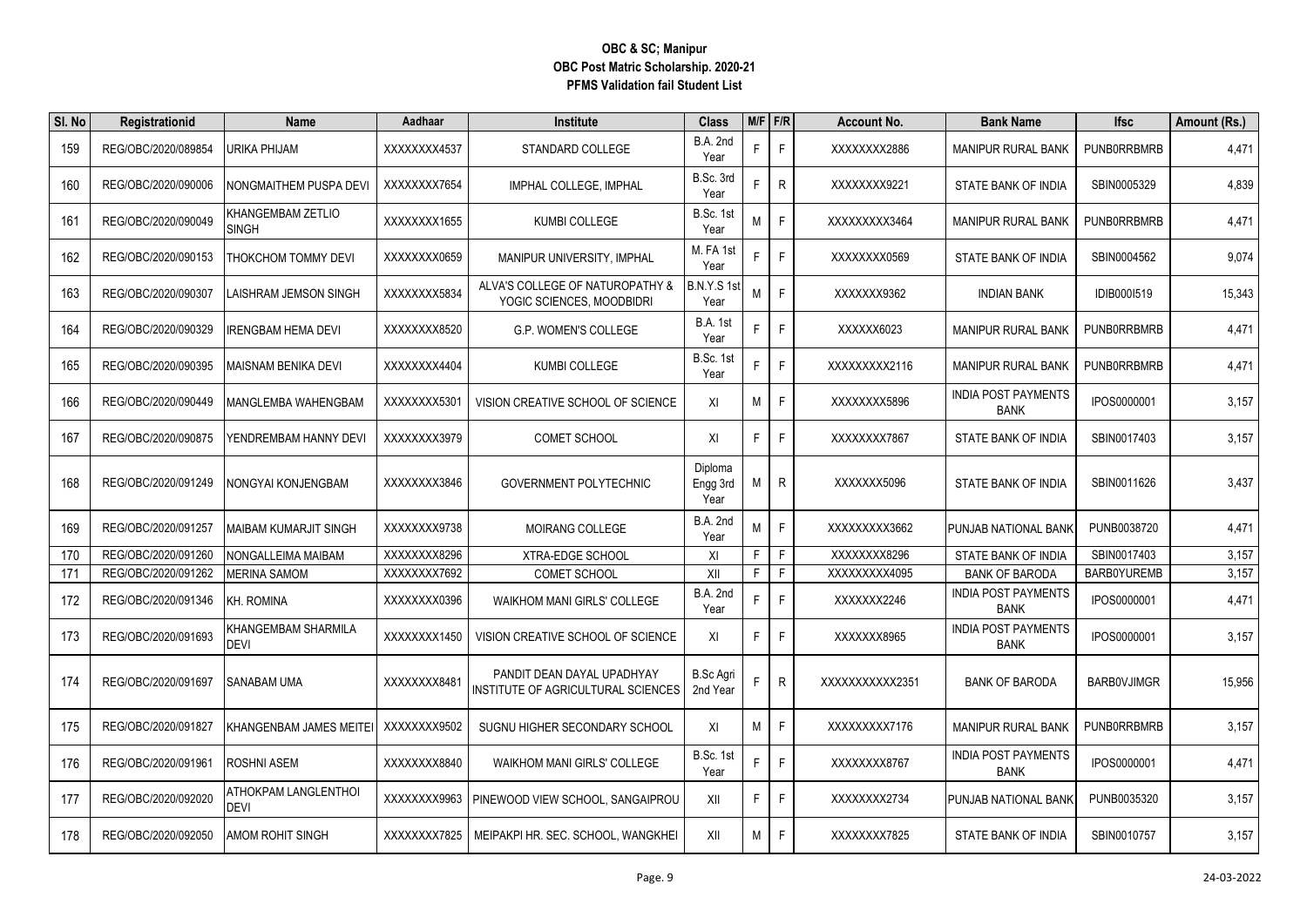| SI. No | Registrationid      | <b>Name</b>                           | Aadhaar      | <b>Institute</b>                            | <b>Class</b>            |    | $M/F$ F/R    | <b>Account No.</b> | <b>Bank Name</b>                          | <b>Ifsc</b>        | Amount (Rs.) |
|--------|---------------------|---------------------------------------|--------------|---------------------------------------------|-------------------------|----|--------------|--------------------|-------------------------------------------|--------------------|--------------|
| 179    | REG/OBC/2020/092121 | <b>ANGOM JENIPHER</b>                 | XXXXXXX2332  | MANIPUR UNIVERSITY, IMPHAL                  | B.Voc. 3rd<br>Year      | F  | $\mathsf{R}$ | XXXXXX3172         | <b>INDIAN BANK</b>                        | <b>IDIB000U040</b> | 4,839        |
| 180    | REG/OBC/2020/092206 | KHUNDONGBAM SAYA DEVI                 | XXXXXXX9084  | <b>WAIKHOM MANI GIRLS' COLLEGE</b>          | <b>B.A. 1st</b><br>Year |    | F            | XXXXXXXX0558       | PUNJAB AND SIND BANK                      | PSIB0021560        | 4,471        |
| 181    | REG/OBC/2020/092278 | IMUTUM GRASON MEITEI                  | XXXXXXXX5787 | <b>MOIRANG COLLEGE</b>                      | B.Sc. 2nd<br>Year       | м  | F            | XXXXXX0905         | <b>INDIA POST PAYMENTS</b><br><b>BANK</b> | IPOS0000001        | 4,471        |
| 182    | REG/OBC/2020/092302 | <b>SAPAM NINDASHWORI DEVI</b>         | XXXXXXX8872  | KAKCHING HIGHER SEC. SCHOOL                 | XII                     | F. | F.           | XXXXXXXX1796       | <b>MANIPUR RURAL BANK</b>                 | <b>PUNBORRBMRB</b> | 3,157        |
| 183    | REG/OBC/2020/092683 | LAISHRAM SONIA DEVI                   | XXXXXXX8754  | SUGNU HIGHER SECONDARY SCHOOL               | XI                      | F. | $\mathsf F$  | XXXXXXXX7251       | <b>MANIPUR RURAL BANK</b>                 | <b>PUNBORRBMRB</b> | 3,157        |
| 184    | REG/OBC/2020/092753 | KONTHOUJAM SANGEETA<br><b>DEVI</b>    | XXXXXXX2604  | <b>MAYAI LAMBI COLEGE</b>                   | B.Sc. 2nd<br>Year       |    | F            | XXXXXXXXX1940      | <b>IDFC FIRST BANK</b><br><b>LIMITED</b>  | IDFB0020101        | 4,471        |
| 185    | REG/OBC/2020/092822 | <b>SABANAM</b>                        | XXXXXXX1480  | K.M. BLOMMIMG ENGLISH SCHOOL                | XI                      | F. | F            | XXXXXX3188         | STATE BANK OF INDIA                       | SBIN0004461        | 3,157        |
| 186    | REG/OBC/2020/092845 | <b>MENARIKA ASHEM</b>                 | XXXXXXX9485  | D.M. COLLEGE OF ARTS                        | <b>B.A. 1st</b><br>Year |    | F            | XXXXXX8958         | <b>INDIAN BANK</b>                        | <b>IDIB000P669</b> | 4,471        |
| 187    | REG/OBC/2020/093069 | AHONGSANGBAM SANJANA<br><b>DEVI</b>   | XXXXXXX8024  | XTRA-EDGE SCHOOL                            | XI                      | F. | F            | XXXXXXXXX0099      | <b>INDIA POST PAYMENTS</b><br><b>BANK</b> | IPOS0000001        | 3,157        |
| 188    | REG/OBC/2020/093115 | THOKCHOM CHANBI DEVI                  | XXXXXXX1817  | D.M. COLLEGE OF SCIENCE                     | B.Sc. 2nd<br>Year       |    | F.           | XXXXXXXXX1762      | <b>UCO BANK</b>                           | UCBA0002999        | 4,471        |
| 189    | REG/OBC/2020/093218 | PURNIMA LONGJAM                       | XXXXXXXX6294 | SPECIAL REGULAR ENGLISH SCHOOL              | XI                      | F  | F.           | XXXXXXX0835        | <b>INDIA POST PAYMENTS</b><br><b>BANK</b> | IPOS0000001        | 3,157        |
| 190    | REG/OBC/2020/093301 | MAIBAM VIBEX SINGH                    | XXXXXXX8649  | NG COLLEGE                                  | <b>B.A. 1st</b><br>Year | M  | E            | XXXXXXXXXX8731     | PUNJAB NATIONAL BANK                      | PUNB0106700        | 4,471        |
| 191    | REG/OBC/2020/093477 | <b>KEZEA SAIKHOM</b>                  | XXXXXXX1264  | E.E. ACADEMY                                | XI                      | F. | F            | XXXXXX5280         | <b>MANIPUR RURAL BANK</b>                 | <b>PUNBORRBMRB</b> | 3,157        |
| 192    | REG/OBC/2020/093478 | SHOUGRAKPAM JAPAN<br><b>SINGH</b>     | XXXXXXXX3260 | <b>ITHE FANCIER ABHIRAM HR. SEC. SCHOOL</b> | XII                     | M  | $\mathsf{R}$ | XXXXXX2200         | STATE BANK OF INDIA                       | SBIN0005320        | 3,437        |
| 193    | REG/OBC/2020/093567 | <b>WAHENGBAM RICKY</b>                | XXXXXXX6227  | <b>NIELIT</b>                               | BCA 1st<br>Year         | M  | E            | XXXXXXXXX9111      | <b>UCO BANK</b>                           | UCBA0000854        | 15,343       |
| 194    | REG/OBC/2020/093638 | TEKHELLAMBAM BENJAMIN<br><b>SINGH</b> | XXXXXXX2793  | THOUBAL COLLEGE                             | <b>B.A. 2nd</b><br>Year | М  | $\mathsf{F}$ | XXXXXXXXXXX5093    | <b>BANK OF BARODA</b>                     | <b>BARB0KONGBA</b> | 4,471        |
| 195    | REG/OBC/2020/093743 | PUKHRAMBAM DENGKI<br><b>SINGH</b>     | XXXXXXXX8893 | INSPIRE SCIENCE ACADEMY                     | XII                     | M  | R            | XXXXXX4650         | STATE BANK OF INDIA                       | SBIN0005246        | 3,437        |
| 196    | REG/OBC/2020/094012 | LOUREMBAM KARUNA<br>CHANU             | XXXXXXX6379  | MANIPUR COLLEGE                             | <b>B.A. 2nd</b><br>Year |    | $\mathsf{R}$ | XXXXXX2055         | STATE BANK OF INDIA                       | SBIN0017201        | 4,839        |
| 197    | REG/OBC/2020/094038 | <b>REBIKA CHINGTHAM</b>               | XXXXXXXX0774 | THOUBAL COLLEGE                             | B.A. 1st<br>Year        | F  | F.           | XXXXXXXX7430       | PUNJAB NATIONAL BANK                      | PUNB0025260        | 4,471        |
| 198    | REG/OBC/2020/094091 | HIDAM KANANBALA DEVI                  | XXXXXXXX5423 | <b>WAIKHOM MANI GIRLS' COLLEGE</b>          | B.A. 1st<br>Year        |    | F.           | XXXXXXXX0593       | <b>INDIA POST PAYMENTS</b><br><b>BANK</b> | IPOS0000001        | 4,471        |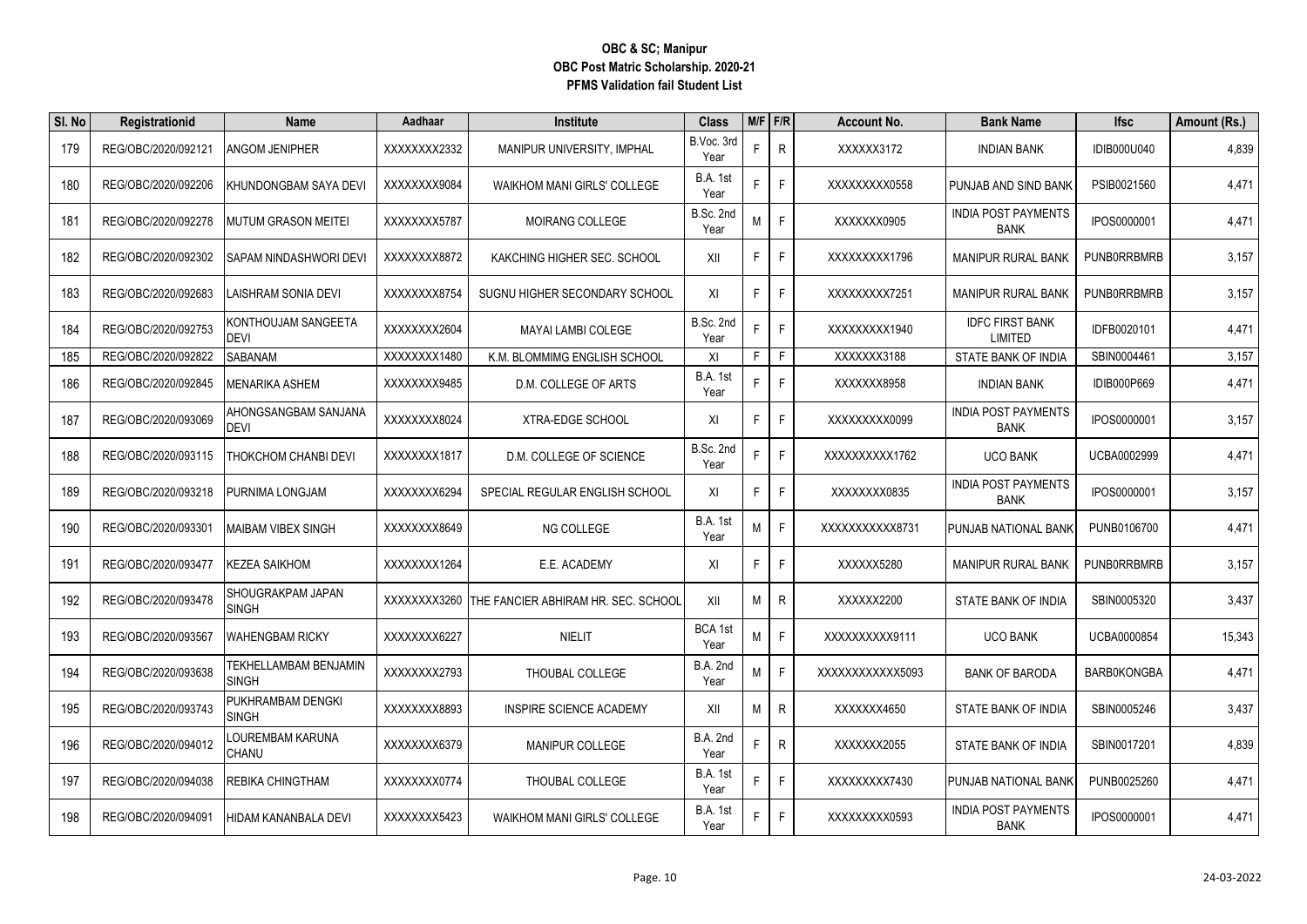| SI. No | Registrationid      | <b>Name</b>                                    | Aadhaar      | <b>Institute</b>                                             | <b>Class</b>            |    | $M/F$ F/R | <b>Account No.</b> | <b>Bank Name</b>             | <b>Ifsc</b>        | Amount (Rs.) |
|--------|---------------------|------------------------------------------------|--------------|--------------------------------------------------------------|-------------------------|----|-----------|--------------------|------------------------------|--------------------|--------------|
| 199    | REG/OBC/2020/094365 | <b>MAYENBAM</b><br>KRISHNACHNADRA SINGH        | XXXXXXXX8740 | IMPHAL COLLEGE. IMPHAL                                       | B.A. 1st<br>Year        | M  | F.        | XXXXXX7575         | STATE BANK OF INDIA          | SBIN0016014        | 4,471        |
| 200    | REG/OBC/2020/094514 | KANGABAM CHANSHILA<br>CHANU                    | XXXXXXXX0509 | <b>TAMPHASANA GIRLS HIGHER</b><br><b>SECONDARY SCHOOL</b>    | XI                      | F  | F.        | XXXXXXXXX0324      | <b>BANK OF BARODA</b>        | <b>BARB0KONGBA</b> | 3,157        |
| 201    | REG/OBC/2020/094725 | <b>SAGAPAM PAREIHANBA</b>                      | XXXXXXX4263  | <b>MECI EXPLORER ACADEMY</b>                                 | XII                     | M  | F.        | XXXXXXXX5348       | <b>MANIPUR RURAL BANK</b>    | <b>PUNBORRBMRB</b> | 3,157        |
| 202    | REG/OBC/2020/094731 | YUMKHAIBAM<br><b>CHINGKHEINGANBA SINGH</b>     | XXXXXXXX8754 | <b>BRILLIANCE SCHOOL</b>                                     | XI                      | M  | F.        | XXXXXXX5790        | STATE BANK OF INDIA          | SBIN0000092        | 3,157        |
| 203    | REG/OBC/2020/094853 | YUMLEMBAM OLIVER SINGH                         | XXXXXXX4399  | <b>IMPHAL PUBLIC SCHOOL</b>                                  | XI                      | M  | F.        | XXXXXXXX7270       | <b>MANIPUR RURAL BANK</b>    | <b>PUNBORRBMRB</b> | 3,157        |
| 204    | REG/OBC/2020/095002 | <b>UMA SOIBAM</b>                              | XXXXXXX9819  | D.M. COLLEGE OF SCIENCE                                      | B.Sc. 1st<br>Year       |    | F.        | XXXXXXXXX3906      | <b>MANIPUR RURAL BANK</b>    | <b>PUNBORRBMRB</b> | 4,471        |
| 205    | REG/OBC/2020/095169 | THOKCHOM RAJ SINGH                             | XXXXXXXX7838 | <b>ENLIGHTEN KNOWLEDGE HIGHER</b><br><b>SECONDARY SCHOOL</b> | XI                      | M  | F.        | XXXXXXXXX7199      | <b>MANIPUR RURAL BANK</b>    | <b>PUNBORRBMRB</b> | 3,157        |
| 206    | REG/OBC/2020/095570 | <b>IRENGBAM SONY</b>                           | XXXXXXX6051  | DELTA ADVANCE SCHOOL                                         | XI                      | F. | F.        | XXXXXX7075         | STATE BANK OF INDIA          | SBIN0004562        | 3,157        |
| 207    | REG/OBC/2020/095746 | ANJALIKA LAISHRAM                              | XXXXXXX5587  | POLE STAR COLLEGE                                            | B.A. 1st<br>Year        | Ė  | F         | XXXXXXX5587        | <b>MANIPUR RURAL BANK</b>    | <b>PUNBORRBMRB</b> | 4,471        |
| 208    | REG/OBC/2020/095760 | <b>MALEMTHOIBA YENGKHOM</b>                    | XXXXXXX0619  | <b>MANIPUR COLLEGE</b>                                       | <b>B.A. 1st</b><br>Year |    | F.        | XXXXXXX2182        | <b>INDIAN BANK</b>           | IDIB0001519        | 4,471        |
| 209    | REG/OBC/2020/095794 | <b>SOROKHAIBAM</b><br><b>THOUNGAMBA MEITEI</b> | XXXXXXX7071  | <b>SDJM HIGHER SECONDARY SCHOOL</b>                          | XII                     | М  | F         | XXXXXX1650         | <b>CENTRAL BANK OF INDIA</b> | CBIN0283038        | 3,157        |
| 210    | REG/OBC/2020/095919 | AISHRAM BIDYANANDA.<br><b>MEITEI</b>           | XXXXXXXX3607 | KAKCHING KHUNOU COLLEGE                                      | XI                      | M  | F.        | XXXXXXXX1919       | PUNJAB NATIONAL BANK         | PUNB0025620        | 3,157        |
| 211    | REG/OBC/2020/096017 | <b>WAIROKPAM MALEMNGANBA</b>                   | XXXXXXXX2875 | KAKCHING KHUNOU COLLEGE                                      | B.A.                    | M  | F.        | XXXXXXXX0338       | PUNJAB NATIONAL BANK         | PUNB0035320        | 4,471        |
| 212    | REG/OBC/2020/096221 | PAONAM KABITA DEVI                             | XXXXXXX4914  | <b>G.P. WOMEN'S COLLEGE</b>                                  | B.A. 3rd<br>Year        | F  | F         | XXXXXXXX5899       | <b>MANIPUR RURAL BANK</b>    | <b>PUNBORRBMRB</b> | 4,471        |
| 213    | REG/OBC/2020/096266 | LAIPHRAKPAM ANJALI<br>CHANU                    | XXXXXXX8772  | THOUBAL COLLEGE                                              | B.A. 2nd<br>Year        |    | F.        | XXXXXXXX8772       | <b>CENTRAL BANK OF INDIA</b> | CBIN0284801        | 4,471        |
| 214    | REG/OBC/2020/096324 | NINGOMBAM LUXMI DEVI                           | XXXXXXX8461  | <b>MANIPUR COLLEGE</b>                                       | B.A. 3rd<br>Year        |    | R         | XXXXXXXXXX7677     | <b>BANK OF BARODA</b>        | <b>BARBOUNIMAN</b> | 4,839        |
| 215    | REG/OBC/2020/096336 | MD. AZIZ                                       | XXXXXXXX5769 | <b>KUMBI COLLEGE</b>                                         | XII                     | M  | R         | XXXXXXXXXXX0357    | PUNJAB NATIONAL BANK         | PUNB0634800        | 3,437        |
| 216    | REG/OBC/2020/096352 | <b>SAGOLSEM TYNA DEVI</b>                      | XXXXXXX9557  | <b>G.P. WOMEN'S COLLEGE</b>                                  | B.Sc. 1st<br>Year       |    | F.        | XXXXXXX9567        | STATE BANK OF INDIA          | SBIN0019133        | 4,471        |
| 217    | REG/OBC/2020/096444 | AHONGSHANGBAM<br><b>BINANANDA</b>              | XXXXXXX1139  | PHOTON SCHOOL                                                | XII                     | M  | R.        | XXXXXX2183         | STATE BANK OF INDIA          | SBIN0005146        | 3,437        |
| 218    | REG/OBC/2020/096648 | TAKHELLAMBAM NOINOI<br><b>SINGH</b>            | XXXXXXX8836  | NAMBOL L. SANOI COLLEGE                                      | B.A. 3rd<br>Year        | M  | F         | XXXXX2552          | STATE BANK OF INDIA          | SBIN0018497        | 4,471        |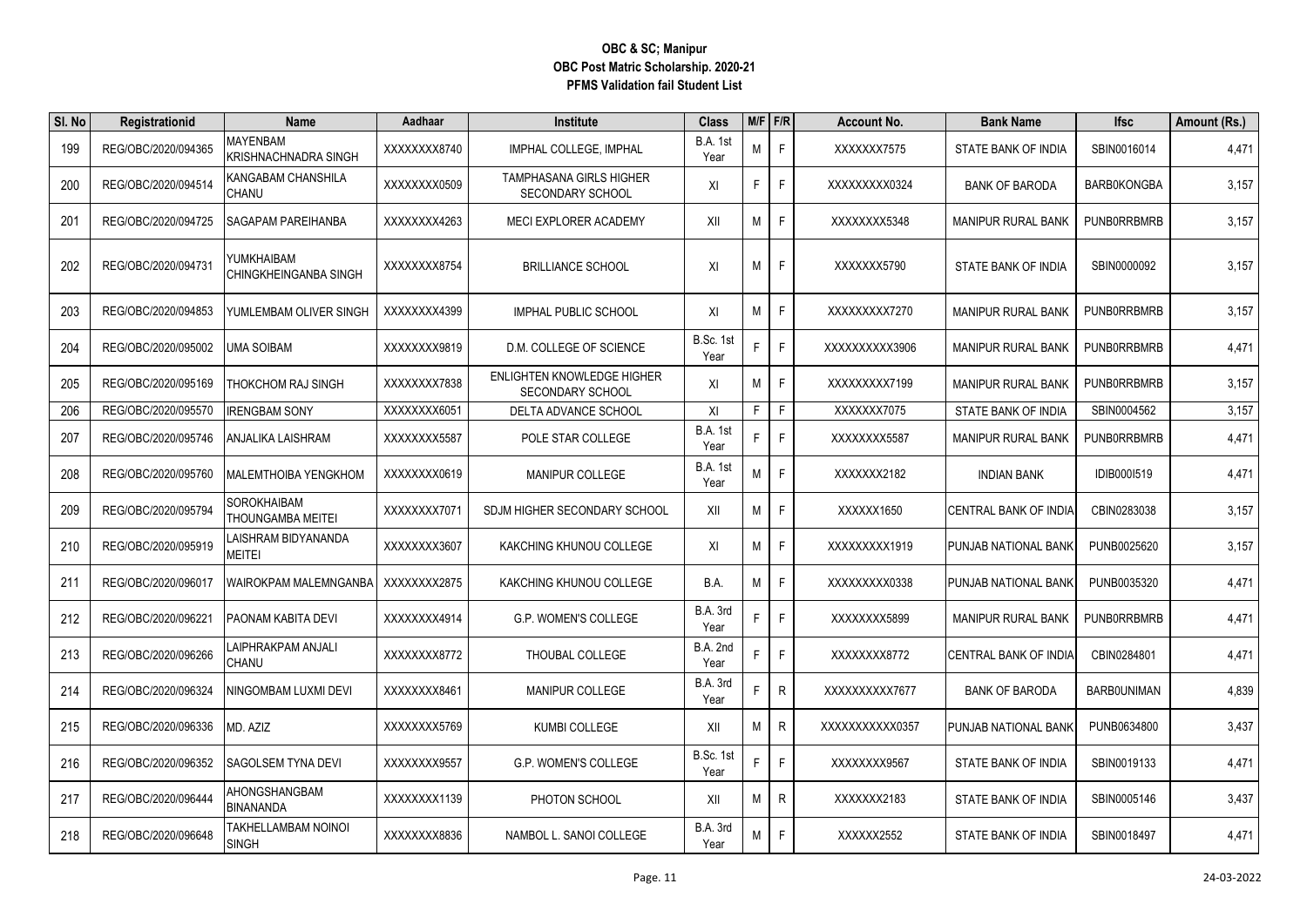| SI. No | Registrationid      | Name                                           | Aadhaar      | Institute                         | <b>Class</b>      |    | $M/F$ F/R    | <b>Account No.</b> | <b>Bank Name</b>                              | <b>Ifsc</b>        | Amount (Rs.) |
|--------|---------------------|------------------------------------------------|--------------|-----------------------------------|-------------------|----|--------------|--------------------|-----------------------------------------------|--------------------|--------------|
| 219    | REG/OBC/2020/096659 | HAOBAM BABYSARDA DEVI                          | XXXXXXX8240  | NEW ERA HR. SEC. SCHOOL, THOUBAL  | XI                | F. | F            | XXXXX0524          | STATE BANK OF INDIA                           | SBIN0004461        | 3,157        |
| 220    | REG/OBC/2020/097028 | ROMERITA LAITONJAM                             | XXXXXXX9929  | R D O COLLEGE OF NURSING          | B.Sc. 4th<br>Year |    | $\mathsf{R}$ | XXXXXXXXX1309      | <b>BANK OF INDIA</b>                          | BKID0005064        | 4,839        |
| 221    | REG/OBC/2020/097044 | THONGAM LENIN SINGH                            | XXXXXXX1778  | LIBERAL COLLEGE                   | B.A. 1st<br>Year  | М  | F            | XXXXXXXX2077       | <b>IDFC FIRST BANK</b><br><b>LIMITED</b>      | IDFB0020101        | 4,471        |
| 222    | REG/OBC/2020/097257 | NINGTHOUJAM MANITHOI<br><b>CHANU</b>           | XXXXXXX7740  | KAKCHING KHUNOU COLLEGE           | B.Sc. 3rd<br>Year |    | R            | XXXXXXX0640        | <b>MANIPUR RURAL BANK</b>                     | <b>PUNBORRBMRB</b> | 4,839        |
| 223    | REG/OBC/2020/097357 | <b>ELANGBAM SAGAR SINGH</b>                    | XXXXXXX6517  | D.M. COLLEGE OF SCIENCE           | B.Sc. 1st<br>Year |    | F            | XXXXXX9954         | STATE BANK OF INDIA                           | SBIN0017201        | 4,471        |
| 224    | REG/OBC/2020/097569 | SANJANA TAKHELLAMBAM                           | XXXXXXX0790  | MANIPUR UNIVERSITY, IMPHAL        | M.Com 1st<br>Year |    | F            | XXXXXXX3339        | <b>INDIA POST PAYMENTS</b><br><b>BANK</b>     | IPOS0000001        | 9,074        |
| 225    | REG/OBC/2020/097729 | AHEIBAM PRIETY DEVI                            | XXXXXXX9088  | <b>G.P. WOMEN'S COLLEGE</b>       | B.A. 2nd<br>Year  |    | F            | XXXXXXXX5337       | <b>MANIPUR RURAL BANK</b>                     | <b>PUNBORRBMRB</b> | 4,471        |
| 226    | REG/OBC/2020/097730 | <b>KSHETRIMAYUM</b><br><b>RAMCHANDRA SINGH</b> | XXXXXXX6583  | ARUNACHAL UNIVERSITY OF STUDIES   | B.Sc. 3rd<br>Year |    | F            | XXXXXXX6582        | STATE BANK OF INDIA                           | SBIN0003777        | 4,471        |
| 227    | REG/OBC/2020/097790 | SAGOLSHEM RONIBALA DEVI                        | XXXXXXX8095  | MANIPUR COLLEGE                   | B.A. 2nd<br>Year  |    | F            | XXXXXXX8095        | <b>INDIAN BANK</b>                            | <b>IDIB000U040</b> | 4,471        |
| 228    | REG/OBC/2020/097810 | BIDYANANDA HIJAM                               | XXXXXXXX6701 | IMPHAL COLLEGE. IMPHAL            | B.Sc. 3rd<br>Year |    | R            | XXXXXXXX6701       | <b>MANIPUR RURAL BANK</b>                     | <b>PUNBORRBMRB</b> | 4,839        |
| 229    | REG/OBC/2020/097864 | YANGLEM ROJI DEVI                              | XXXXXXX1373  | SPECIAL REGULAR ENGLISH SCHOOL    | XI                | F  | F            | XXXXXXX4928        | <b>MANIPUR RURAL BANK</b>                     | <b>PUNBORRBMRB</b> | 3,157        |
| 230    | REG/OBC/2020/097874 | <b>HEIGRUJAM DHANESHWORI</b><br><b>DEVI</b>    | XXXXXXX5872  | VISION CREATIVE SCHOOL OF SCIENCE | XI                | F  | F.           | XXXXXXXX5872       | PUNJAB NATIONAL BANK                          | PUNB0025620        | 3,157        |
| 231    | REG/OBC/2020/098158 | <b>SERAM ABOCHOUBA SINGH</b>                   | XXXXXXX6142  | SPECIAL REGULAR ENGLISH SCHOOL    | XII               | M  | F            | XXXXXXXX8722       | <b>MANIPUR RURAL BANK</b>                     | <b>PUNBORRBMRB</b> | 3,157        |
| 232    | REG/OBC/2020/098168 | TAKHELLAMBAM KAMALA<br><b>CHANU</b>            | XXXXXXX1093  | <b>KUMBI COLLEGE</b>              | XI                | F. | F            | XXXXXXXX9636       | <b>MANIPUR RURAL BANK</b>                     | <b>PUNBORRBMRB</b> | 3,157        |
| 233    | REG/OBC/2020/098182 | NONGTHOMBAM PICASSO<br><b>SINGH</b>            | XXXXXXX4361  | NG. MANI COLLEGE                  | B.A. 1st<br>Year  | M  | F.           | XXXXXX7118         | <b>AIRTEL PAYMENTS</b><br><b>BANK LIMITED</b> | AIRP0000001        | 4,471        |
| 234    | REG/OBC/2020/098250 | <b>BIKASHSON OKRAM</b>                         | XXXXXXX1531  | THOUBAL COLLEGE                   | B.Sc. 1st<br>Year |    | F            | XXXXXX5268         | <b>INDIA POST PAYMENTS</b><br><b>BANK</b>     | IPOS0000001        | 4,471        |
| 235    | REG/OBC/2020/098393 | KHANGEMBAM BALKRISHNA<br><b>SINGH</b>          | XXXXXXX8329  | KUMBI COLLEGE                     | XII               | M  | F            | XXXXXXXX6301       | MANIPUR RURAL BANK                            | <b>PUNBORRBMRB</b> | 3,157        |
| 236    | REG/OBC/2020/098396 | <b>SAPAM RAMESH SINGH</b>                      | XXXXXXX4830  | ROYAL ACADEMY                     | XII               | M  | F            | XXXXXXXX2533       | MANIPUR RURAL BANK                            | PUNB0RRBMRB        | 3,157        |
| 237    | REG/OBC/2020/098465 | KHUNDRAKPAM KABITA DEVI                        | XXXXXXX0732  | EASTERN STAR ENGLISH SCHOOL       | XI                | Е  | F            | XXXXXXX6922        | <b>MANIPUR RURAL BANK</b>                     | <b>PUNBORRBMRB</b> | 3,157        |
| 238    | REG/OBC/2020/098653 | <b>ROJEE SERAM</b>                             | XXXXXXX5381  | STANDARD COLLEGE                  | B.Sc. 1st<br>Year |    | F.           | XXXXXXXX5282       | <b>BANK OF BARODA</b>                         | <b>BARB0KONGBA</b> | 4,471        |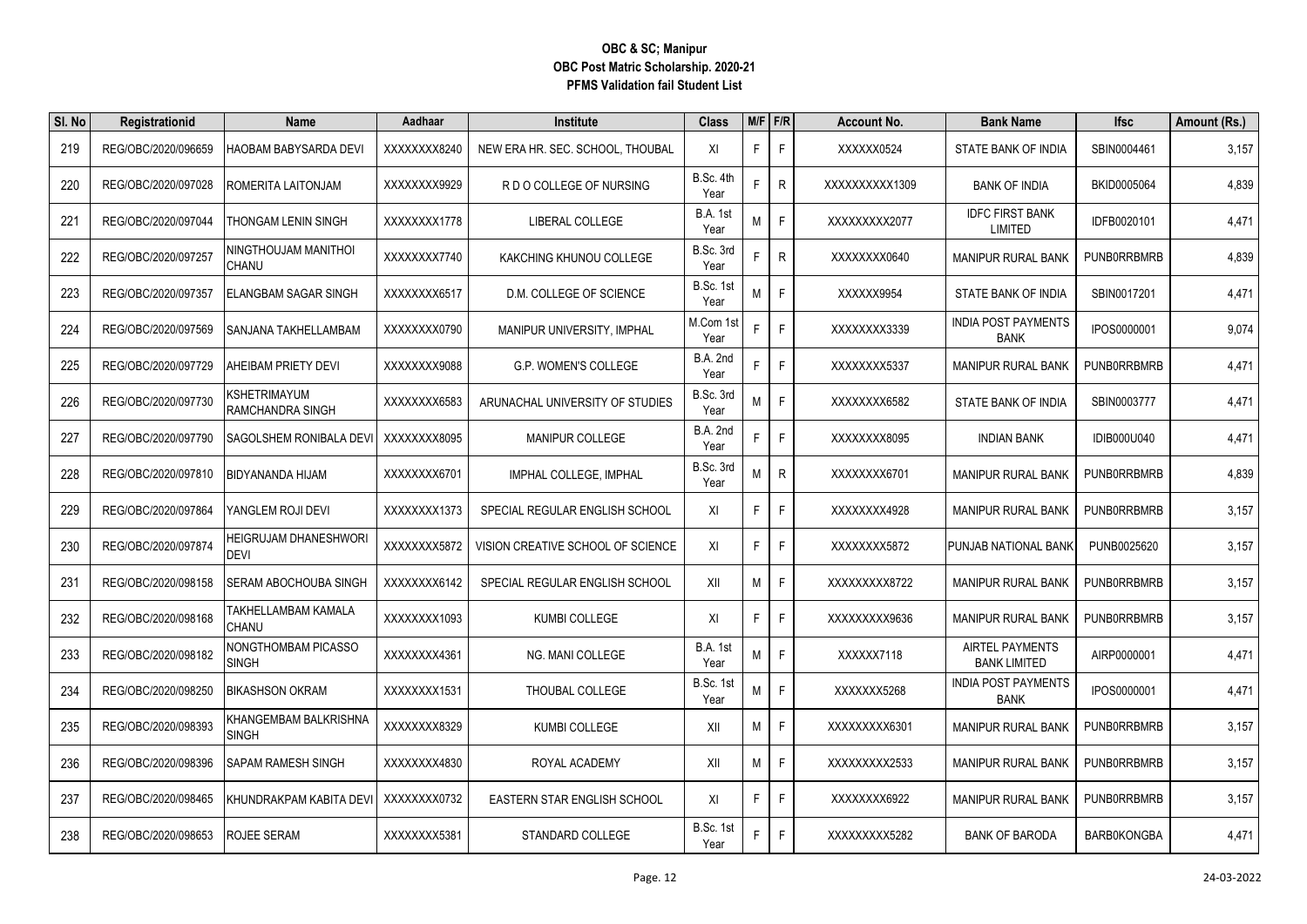| SI. No | Registrationid      | <b>Name</b>                        | Aadhaar      | <b>Institute</b>                                                    | <b>Class</b>            |    | $M/F$ F/R    | <b>Account No.</b> | <b>Bank Name</b>                          | <b>Ifsc</b>        | Amount (Rs.) |
|--------|---------------------|------------------------------------|--------------|---------------------------------------------------------------------|-------------------------|----|--------------|--------------------|-------------------------------------------|--------------------|--------------|
| 239    | REG/OBC/2020/098844 | <b>TAIYENJAM NIKHITA DEVI</b>      | XXXXXXXX032  | BHAKTIVEDANTA INSTITUTE MISSION HR.<br><b>SEC. SCHOOL</b>           | XII                     | F. | F            | XXXXXXXXXX8925     | <b>BANK OF BARODA</b>                     | <b>BARB0IMPHAL</b> | 3,157        |
| 240    | REG/OBC/2020/098994 | <b>MD SAHIDUR</b>                  | XXXXXXX1664  | MANIPUR INSTITUTE OF TECHNOLOGY                                     | B.E 2nd<br>Year         | М  | F            | XXXXXXX2781        | <b>STATE BANK OF INDIA</b>                | SBIN0017201        | 15,343       |
| 241    | REG/OBC/2020/099254 | <b>SOIBAM MANGLEM SINGH</b>        | XXXXXXX1607  | CHING-TAM FOUNDATION FOR<br>INNOVATIVE EDUCATION                    | XI                      | M  | F            | XXXXXXXXX3320      | <b>PUNJAB NATIONAL BANK</b>               | PUNB0035320        | 3,157        |
| 242    | REG/OBC/2020/099429 | <b>MD.ABJAL</b>                    |              | XXXXXXXX6424 THE FANCIER ABHIRAM HR. SEC. SCHOOL                    | XI                      | M  | F.           | XXXXXXX2929        | <b>PUNJAB NATIONAL BANK</b>               | PUNB0025620        | 3,157        |
| 243    | REG/OBC/2020/099520 | SHAKHENBI NAOREM                   | XXXXXXX7000  | <b>THAMBAL MARIK COLLEGE</b>                                        | B.Sc. 1st<br>Year       |    | F            | XXXXXXX4870        | <b>MANIPUR RURAL BANK</b>                 | <b>PUNBORRBMRB</b> | 4,471        |
| 244    | REG/OBC/2020/099546 | NAOREM NGANTHOI CHANU              | XXXXXXXX2126 | THAMBAL MARIK COLLEGE                                               | B.Sc. 3rd<br>Year       | F. | R            | XXXXXXXXX0391      | MANIPUR RURAL BANK                        | <b>PUNBORRBMRB</b> | 4,839        |
| 245    | REG/OBC/2020/099737 | PHAMDOM ALBERT SINGH               | XXXXXXX5556  | IMPHAL COLLEGE, IMPHAL                                              | <b>B.A. 1st</b><br>Year | Μ  | F            | XXXXXXXX0496       | <b>BANK OF BARODA</b>                     | BARB0YUREMB        | 4,471        |
| 246    | REG/OBC/2020/099799 | <b>MANISH KHANGEMBAM</b>           | XXXXXXX7209  | KUMBI COLLEGE                                                       | ΧI                      | М  | F            | XXXXXXX0568        | <b>MANIPUR RURAL BANK</b>                 | <b>PUNBORRBMRB</b> | 3,157        |
| 247    | REG/OBC/2020/099905 | LAIMAYUM BISWAKANTA<br>SHARMA      | XXXXXXX9298  | SAINA INSTITUTE OF MEDICAL SCIENCES  D.Pham 1st<br>(SIMS), POROMPAT | Year                    | М  | F            | XXXXXXXXX7915      | <b>PUNJAB NATIONAL BANK</b>               | PUNB0025620        | 3,157        |
| 248    | REG/OBC/2020/100097 | <b>IRK SANAMATUM</b>               | XXXXXXX1325  | <b>COMET SCHOOL</b>                                                 | XII                     | М  | F            | XXXXXX4316         | <b>INDIA POST PAYMENTS</b><br><b>BANK</b> | IPOS0000001        | 3,157        |
| 249    | REG/OBC/2020/100217 | <b>SANJRAM MALEMNGANBI</b>         | XXXXXXX3214  | IMPHAL VALLEY ACADEMY                                               | ΧI                      | F  | F            | XXXXXXXX9664       | <b>BANK OF BARODA</b>                     | <b>BARBOCHANGA</b> | 3,157        |
| 250    | REG/OBC/2020/100278 | KHUNJAMAYUM JAMES<br><b>SINGH</b>  | XXXXXXX0959  | <b>KUMBI COLLEGE</b>                                                | B.Sc. 2nd<br>Year       | F. | F.           | XXXXXXX1222        | <b>MANIPUR RURAL BANK</b>                 | <b>PUNBORRBMRB</b> | 4,471        |
| 251    | REG/OBC/2020/100293 | <b>IMD FAROOQUE AHMED</b>          | XXXXXXX4432  | D.M. COLLEGE OF SCIENCE                                             | M.Sc 1st<br>Year        | М  | F            | XXXXXX3919         | STATE BANK OF INDIA                       | SBIN0012265        | 9,074        |
| 252    | REG/OBC/2020/100352 | AISHRAM TATTASHREE                 | XXXXXXXX6930 | KAMAKHYA PEMTON COLLEGE                                             | B.A. 3rd<br>Year        | F  | F            | XXXXXXXXXXXXXVING  | <b>STATE BANK OF INDIA</b>                | SBIN0007440        | 4,471        |
| 253    | REG/OBC/2020/100353 | ELANGBAM BIDYARANI DEVI            | XXXXXXX3480  | <b>MOIRANG COLLEGE</b>                                              | B.Sc. 3rd<br>Year       | F. | R            | XXXXXXXX9964       | <b>MANIPUR RURAL BANK</b>                 | <b>PUNBORRBMRB</b> | 4,839        |
| 254    | REG/OBC/2020/100361 | KONGRAILAKPAM MANJU<br><b>DEVI</b> | XXXXXXX4982  | <b>MOIRANG COLLEGE</b>                                              | B.A. 3rd<br>Year        |    | $\mathsf{R}$ | XXXXXX7768         | <b>STATE BANK OF INDIA</b>                | SBIN0012265        | 4,839        |
| 255    | REG/OBC/2020/100513 | OINAM PRIYANGKA DEVI               | XXXXXXXX0731 | J.R.D. PATHSEEKERS ACCADEMY                                         | XI                      | F  | F            | XXXXXX2863         | <b>INDIA POST PAYMENTS</b><br><b>BANK</b> | IPOS0000001        | 3,157        |
| 256    | REG/OBC/2020/100588 | <b>BISHAL ANGOMJAMBAM</b>          | XXXXXXX4857  | ORIENTAL COLLEGE                                                    | <b>B.A. 1st</b><br>Year | М  | F            | XXXXXXXXXX6351     | <b>BANK OF BARODA</b>                     | <b>BARBOVJIMPH</b> | 4,471        |
| 257    | REG/OBC/2020/100640 | <b>OINAM WARKIN SINGH</b>          | XXXXXXX4148  | PHOTON SCHOOL                                                       | XII                     | M  | $\mathsf{R}$ | XXXXXXXXX9187      | <b>UCO BANK</b>                           | <b>UCBA0000854</b> | 3,437        |
| 258    | REG/OBC/2020/100673 | <b>MAYANG MAYUM TABASUM</b>        | XXXXXXX7785  | MAYAI LAMBI COLEGE                                                  | <b>B.A. 1st</b><br>Year | F  | F            | XXXXXX0316         | STATE BANK OF INDIA                       | SBIN0017201        | 4,471        |
| 259    | REG/OBC/2020/100679 | <b>WAHENGBAM KALPANA DEVI</b>      | XXXXXXXX3493 | KUMBI COLLEGE                                                       | <b>B.A. 1st</b><br>Year | F  | F.           | XXXXXXXXX8079      | <b>MANIPUR RURAL BANK</b>                 | <b>PUNBORRBMRB</b> | 4,471        |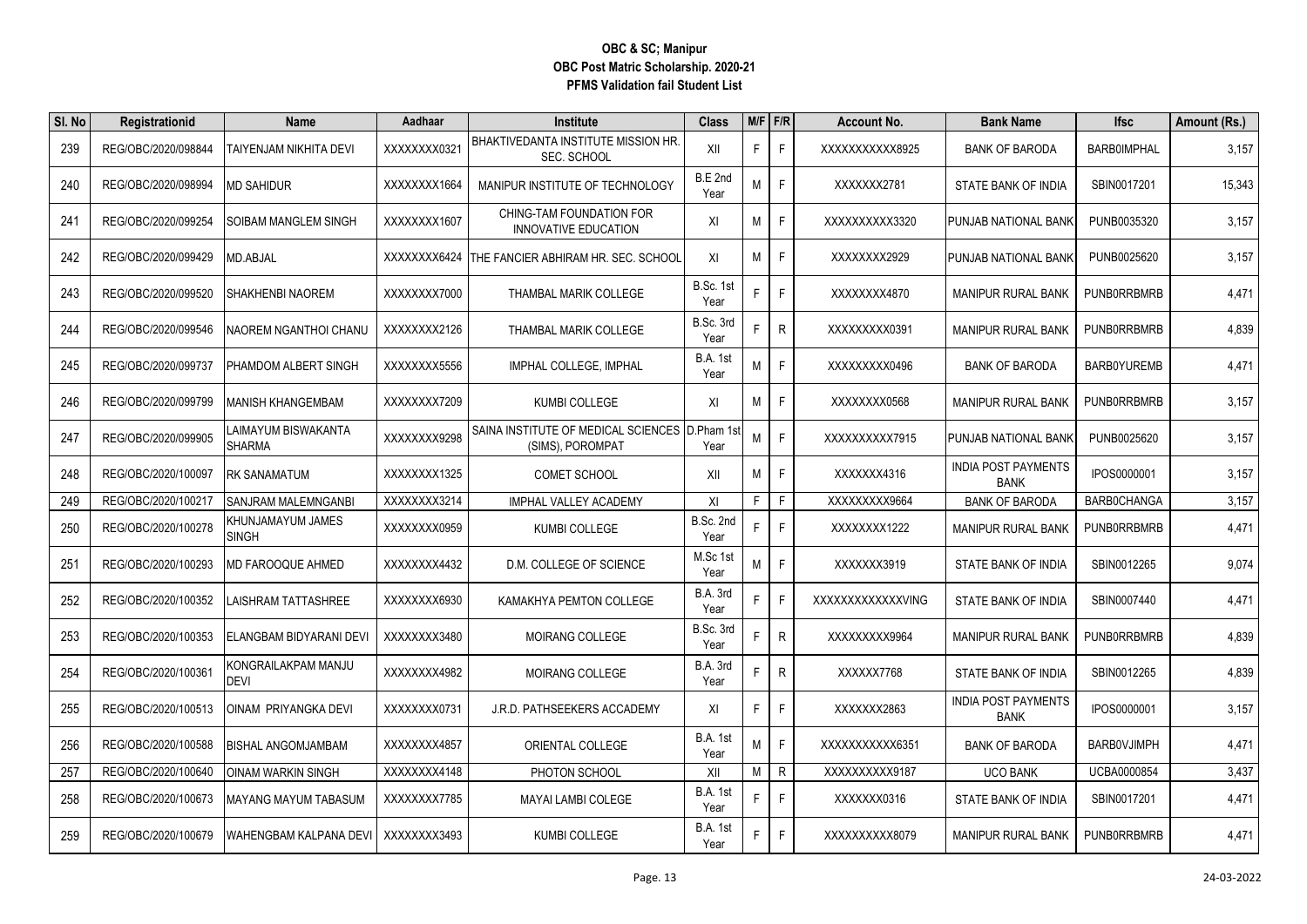| SI. No | Registrationid      | Name                                  | Aadhaar      | Institute                                             | <b>Class</b>                 |    | $M/F$ F/R    | <b>Account No.</b> | <b>Bank Name</b>                          | <b>Ifsc</b>        | Amount (Rs.) |
|--------|---------------------|---------------------------------------|--------------|-------------------------------------------------------|------------------------------|----|--------------|--------------------|-------------------------------------------|--------------------|--------------|
| 260    | REG/OBC/2020/100686 | H SHACITANAND SHARMA                  | XXXXXXX5219  | IMPHAL COLLEGE, IMPHAL                                | B.A. 3rd<br>Year             | M  | F            | XXXXXXXXX1849      | <b>UCO BANK</b>                           | UCBA0000551        | 4,471        |
| 261    | REG/OBC/2020/100697 | JOYLUXMI LAISHRAM                     | XXXXXXX2614  | IMPHAL COLLEGE, IMPHAL                                | B.Sc. 2nd<br>Year            |    | F            | XXXXXXX5931        | <b>UCO BANK</b>                           | UCBA0000854        | 4,471        |
| 262    | REG/OBC/2020/100957 | <b>SABANAM SHAHANI</b>                | XXXXXXX7837  | ACME HIGHER SECONDARY SCHOOL                          | XI                           | F. | F            | XXXXXXXX0137       | <b>MANIPUR RURAL BANK</b>                 | <b>PUNBORRBMRB</b> | 3,157        |
| 263    | REG/OBC/2020/101064 | CHINGAKHAM LAMJINGBA<br><b>MEITEI</b> | XXXXXXX4729  | IMPHAL COLLEGE, IMPHAL                                | <b>B.A. 1st</b><br>Year      | M  | F            | XXXXXX6441         | STATE BANK OF INDIA                       | SBIN0010757        | 4,471        |
| 264    | REG/OBC/2020/101193 | THOUNAOJAM JACKSON<br><b>SINGH</b>    | XXXXXXXX0001 | Y.K. COLLEGE                                          | B.Sc. 1st<br>Year            |    | F            | XXXXXX1865         | <b>INDIA POST PAYMENTS</b><br><b>BANK</b> | IPOS0000001        | 4,471        |
| 265    | REG/OBC/2020/101271 | KHANGEMBAM PRITAM<br><b>SINGH</b>     | XXXXXXX3654  | THOUBAL COLLEGE                                       | B.A. 1st<br>Year             | М  | F            | XXXXXXX5337        | <b>INDIA POST PAYMENTS</b><br><b>BANK</b> | IPOS0000001        | 4,471        |
| 266    | REG/OBC/2020/101291 | KHUMANTHEM LANTHOIBA<br><b>MEITEI</b> | XXXXXXX7548  | HERBERT HR SEC                                        | XII                          | M  | $\mathsf{R}$ | XXXXXXX6965        | STATE BANK OF INDIA                       | SBIN0003777        | 3,437        |
| 267    | REG/OBC/2020/101300 | <b>BIBASH SORENSHANGBAM</b>           | XXXXXXXX0727 | COMPREHENSIVE CONCEPT SCHOOL                          | XI                           | M  | F            | XXXXXX2569         | STATE BANK OF INDIA                       | SBIN0005246        | 3,157        |
| 268    | REG/OBC/2020/101330 | NAOREM JOHNSON SINGH                  | XXXXXXX5547  | LIBERAL COLLEGE                                       | <b>B.A. 1st</b><br>Year      | M  | F.           | XXXXXXXX2462       | <b>IDFC FIRST BANK</b><br>LIMITED         | IDFB0020101        | 4,471        |
| 269    | REG/OBC/2020/101370 | NINGOMBAM OLIVIA DEVI                 | XXXXXXXX3910 | <b>ENLIGHTEN KNOWLEDGE HIGHER</b><br>SECONDARY SCHOOL | XI                           | F  | F            | XXXXXXX3282        | UNION BANK OF INDIA                       | UBIN0573108        | 3,157        |
| 270    | REG/OBC/2020/101431 | <b>OINAM CHRISTINA DEVI</b>           | XXXXXXX6409  | NINGTHOUKHONG MODEL HIGHER<br><b>SECONDARY SCHOOL</b> | XII                          | F. | F            | XXXXXXX6409        | <b>UCO BANK</b>                           | UCBA0002653        | 3,157        |
| 271    | REG/OBC/2020/101508 | <b>THONGAM PAHARI SINGH</b>           | XXXXXXXX0109 | D.M. COLLEGE OF ARTS                                  | M.A 1st<br>Year              |    | F.           | XXXXXX2675         | STATE BANK OF INDIA                       | SBIN0018546        | 9,074        |
| 272    | REG/OBC/2020/101528 | IRUNGBAM ROSANI CHANU                 | XXXXXXX4294  | R D O COLLEGE OF NURSING                              | B.Sc.<br>Nursing 3rd<br>Year |    | F            | XXXXXXXXX1289      | <b>SYNDICATE BANK</b>                     | SYNB0007941        | 9,074        |
| 273    | REG/OBC/2020/101731 | <b>OLIVIA LANGPOKLAKPAM</b>           | XXXXXXX2488  | KANGLEIPAK MEDICAL & NURSING<br><b>INSTITUTE</b>      | B.Sc.<br>Nursing 1st<br>Year |    | F            | XXXXXXX3992        | STATE BANK OF INDIA                       | SBIN0004562        | 9,074        |
| 274    | REG/OBC/2020/101749 | <b>JEERABAI ATHOKPAM</b>              | XXXXXXX3535  | MEIPAKPI HR. SEC. SCHOOL, WANGKHEI                    | XI                           | F  | F            | XXXXXXXX2646       | <b>IDFC FIRST BANK</b><br>LIMITED         | IDFB0020101        | 3,157        |
| 275    | REG/OBC/2020/102155 | SAGOLSHEM SURCHAND<br><b>SINGH</b>    | XXXXXXX7224  | MANGOLNGANBI COLLEGE                                  | <b>B.A. 1st</b><br>Year      | M  | F            | XXXXXX1068         | STATE BANK OF INDIA                       | SBIN0018749        | 4,471        |
| 276    | REG/OBC/2020/102183 | KONGKHAM ROBERT SINGH                 | XXXXXXX1145  | CHAOYAIMA HIGHER SECONDARY<br><b>SCHOOL</b>           | XI                           | M  | F            | XXXXXXXX7234       | <b>IDFC FIRST BANK</b><br>LIMITED         | IDFB0020101        | 3,157        |
| 277    | REG/OBC/2020/102262 | <b>SAGOLSEM KRISTINA DEVI</b>         | XXXXXXX1397  | WAIKHOM MANI GIRLS' COLLEGE                           | XI                           | E  | F            | XXXXXXXX2214       | <b>IDFC FIRST BANK</b><br>LIMITED         | IDFB0020101        | 3,157        |
| 278    | REG/OBC/2020/102387 | <b>NASIRIN</b>                        | XXXXXXX5681  | MOIRANG COLLEGE                                       | B.A. 3rd<br>Year             |    | F.           | XXXXXXXXX3200      | <b>MANIPUR RURAL BANK</b>                 | <b>PUNBORRBMRB</b> | 4,471        |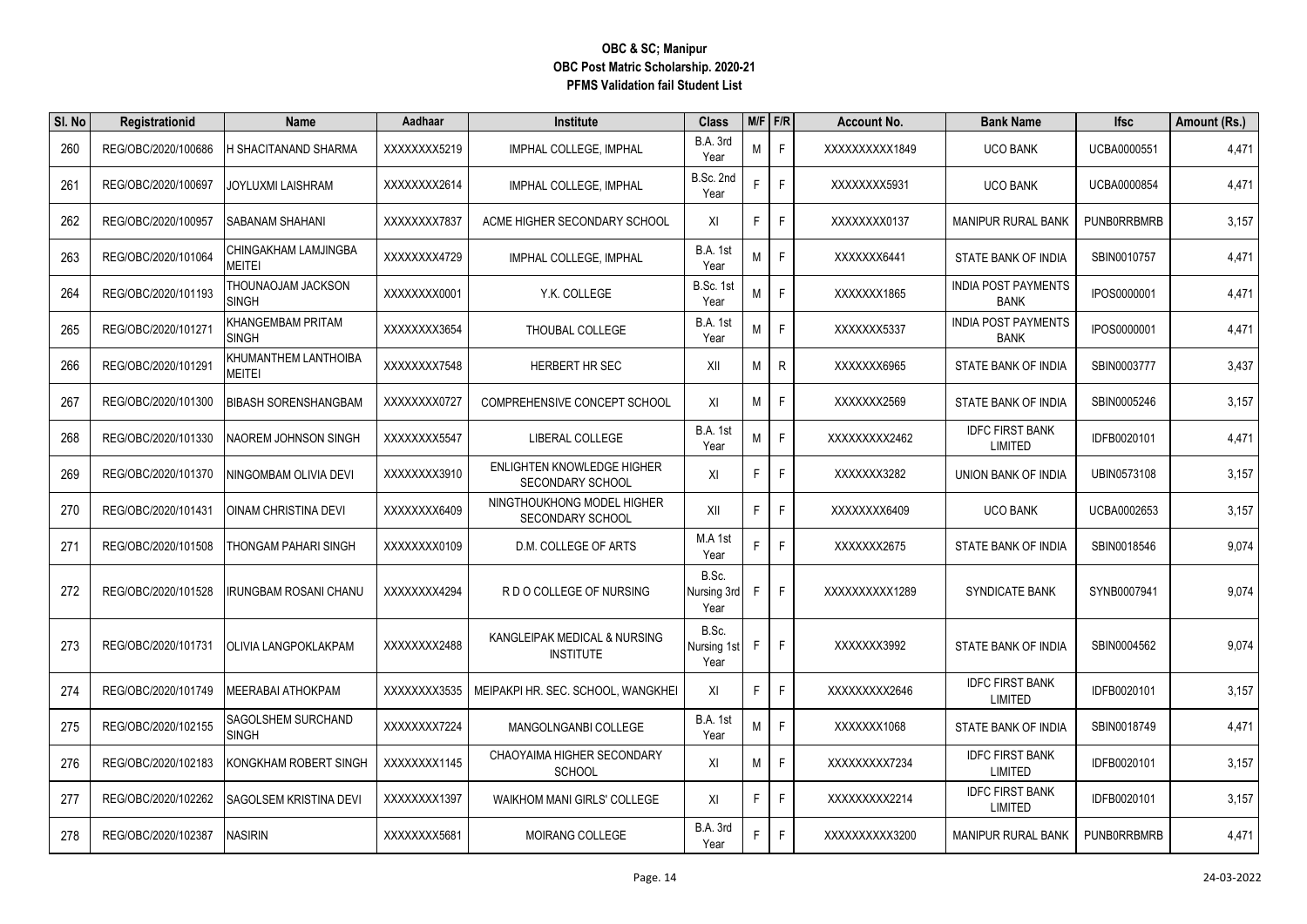| SI. No | Registrationid      | <b>Name</b>                            | Aadhaar      | <b>Institute</b>                                     | <b>Class</b>                 |    | $M/F$ F/R    | <b>Account No.</b> | <b>Bank Name</b>                              | <b>Ifsc</b>        | Amount (Rs.) |
|--------|---------------------|----------------------------------------|--------------|------------------------------------------------------|------------------------------|----|--------------|--------------------|-----------------------------------------------|--------------------|--------------|
| 279    | REG/OBC/2020/102458 | SHAMOM JAYALUXMI CHANU                 | XXXXXXXX8952 | MODEL HR SEC                                         | XI                           | F. | F            | XXXXXXXX1096       | <b>BANK OF BARODA</b>                         | <b>BARBOVJMGAV</b> | 3,157        |
| 280    | REG/OBC/2020/102562 | <b>SHAMOM JENISH MEITEI</b>            | XXXXXXX2837  | MODEL HR SEC                                         | XI                           | M  | F            | XXXXXXXX0189       | <b>BANK OF BARODA</b>                         | <b>BARBOVJMGAV</b> | 3,157        |
| 281    | REG/OBC/2020/102817 | <b>SAOYAM MILANAR</b>                  | XXXXXXX3646  | CHURACHAND HIGHER SECONDARY<br><b>SCHOOL</b>         | XII                          | M  | F            | XXXXXXXX6283       | PUNJAB AND SIND BANK                          | PSIB0021092        | 3,157        |
| 282    | REG/OBC/2020/102890 | <b>JESINTA AHEIBAM</b>                 | XXXXXXX1023  | ASSAM DOWN TOWN UNIVERSITY                           | MSW 1st<br>Year              | F  | F            | XXXXXXX1023        | <b>UCO BANK</b>                               | UCBA0002995        | 9,074        |
| 283    | REG/OBC/2020/103094 | THINGUJAM PRIYOLATA DEV                | XXXXXXXX8489 | <b>MAYAI LAMBI COLEGE</b>                            | B.A. 1st<br>Year             |    | F            | XXXXXXX8489        | STATE BANK OF INDIA                           | SBIN0017201        | 4,471        |
| 284    | REG/OBC/2020/103223 | KHANGEMBAM LUCKYPRIYA                  | XXXXXXX9465  | IMPHAL COLLEGE, IMPHAL                               | <b>B.A. 2nd</b><br>Year      | Ė. | R            | XXXXXXXXXX8395     | INDIAN OVERSEAS BANK                          | IOBA0000732        | 4,839        |
| 285    | REG/OBC/2020/103250 | CHUNGKHAM BANDANA<br>CHANU             | XXXXXXX9801  | IMPHAL COLLEGE, IMPHAL                               | B.A. 3rd<br>Year             |    | $\mathsf{R}$ | XXXXXXXXXX2683     | PUNJAB NATIONAL BANK                          | PUNB0106700        | 4,839        |
| 286    | REG/OBC/2020/103471 | <b>DIVYASHREE WAIKHOM</b>              | XXXXXXX1036  | ENLIGHTEN KNOWLEDGE HIGHER<br>SECONDARY SCHOOL       | XI                           | F. | F            | XXXXXXX1036        | <b>BANK OF BARODA</b>                         | <b>BARBOUNIMAN</b> | 3,157        |
| 287    | REG/OBC/2020/103478 | SAIKHOM NARESH SINGH                   | XXXXXXX9417  | Y.K. COLLEGE                                         | B.A. 1st<br>Year             | M  | F            | XXXXXX5930         | <b>AIRTEL PAYMENTS</b><br><b>BANK LIMITED</b> | AIRP0000001        | 4,471        |
| 288    | REG/OBC/2020/103779 | <b>SORAISHAM ALEX SINGH</b>            | XXXXXXX7223  | PADMA RATNA ENGLISH SCHOOL                           | XI                           | M  | $\mathsf F$  | XXXXXXXX1950       | <b>IDFC FIRST BANK</b><br>LIMITED             | IDFB0020101        | 3,157        |
| 289    | REG/OBC/2020/103862 | NONGTHOMBAM<br><b>SURAJKUMAR SINGH</b> | XXXXXXX0435  | KANAN DEVI MEMORIAL SCHOOL                           | XI                           | M  | F            | XXXXXXX0435        | UNION BANK OF INDIA                           | UBIN0573108        | 3,157        |
| 290    | REG/OBC/2020/103899 | <b>SANATHOI ATHOKPAM</b>               | XXXXXXXX6738 | GOLDEN INSTITUTE OF NURSING<br><b>SCIENCE</b>        | B.Sc.<br>Nursing 1st<br>Year | M  | F            | XXXXXXXXX2182      | <b>CANARA BANK</b>                            | CNRB0017951        | 9,074        |
| 291    | REG/OBC/2020/103960 | <b>IMTIAZ PHUSAM</b>                   | XXXXXXXX8384 | D.M. COLLEGE OF SCIENCE                              | <b>B.Voc MLT</b><br>3rd Year | М  | R            | XXXXXXXX2643       | <b>UCO BANK</b>                               | UCBA0002653        | 9,662        |
| 292    | REG/OBC/2020/104094 | YUMNAM BORISH SINGH                    | XXXXXXXX9221 | PRAVABATI COLLEGE                                    | B.Sc. 3rd<br>Year            | М  | R            | XXXXXXX9973        | STATE BANK OF INDIA                           | SBIN0016014        | 4,839        |
| 293    | REG/OBC/2020/104277 | YENDREMBAM JUJU DEVI                   | XXXXXXX5480  | D.M. COLLEGE OF ARTS                                 | M.A 1st<br>Year              | Ė  | F            | XXXXXXXXXX5518     | <b>INDIAN OVERSEAS BANK</b>                   | IOBA0000732        | 9,074        |
| 294    | REG/OBC/2020/104447 | <b>KEISHAM ROBERTSON</b>               | XXXXXXX9228  | SAGOLMANG HR. SEC. SCHOOL                            | XII                          | M  | F            | XXXXXXX9228        | <b>UCO BANK</b>                               | UCBA0002997        | 3,157        |
| 295    | REG/OBC/2020/104467 | THINGUJAM ROSHIBINA DEVI               | XXXXXXXX6824 | <b>WAIKHOM MANI GIRLS' COLLEGE</b>                   | B.Sc. 2nd<br>Year            | F  | F            | XXXXXXXXXX7675     | PUNJAB NATIONAL BANK                          | PUNB0876100        | 4,471        |
| 296    | REG/OBC/2020/104601 | <b>VICTOR TONAMBAM</b>                 | XXXXXXX8509  | COMET SCHOOL                                         | XI                           | M  | $\mathsf{F}$ | XXXXXXX8509        | STATE BANK OF INDIA                           | SBIN0004461        | 3,157        |
| 297    | REG/OBC/2020/104626 | KHANGJRAKPAM MICHAEL<br><b>SINGH</b>   | XXXXXXX1459  | <b>GOLDEN INSTITUTE OF NURSING</b><br><b>SCIENCE</b> | B.Sc.<br>Nursing 4th<br>Year | M  | F.           | XXXXXXXXX2433      | PUNJAB NATIONAL BANK                          | PUNB0065220        | 9,074        |
| 298    | REG/OBC/2020/104719 | SOROKHAIBAM ROTHER<br><b>SINGH</b>     | XXXXXXX7051  | XTRA-EDGE SCHOOL                                     | XI                           | м  | $\mathsf{F}$ | XXXXXXX2874        | MANIPUR RURAL BANK                            | <b>PUNBORRBMRB</b> | 3,157        |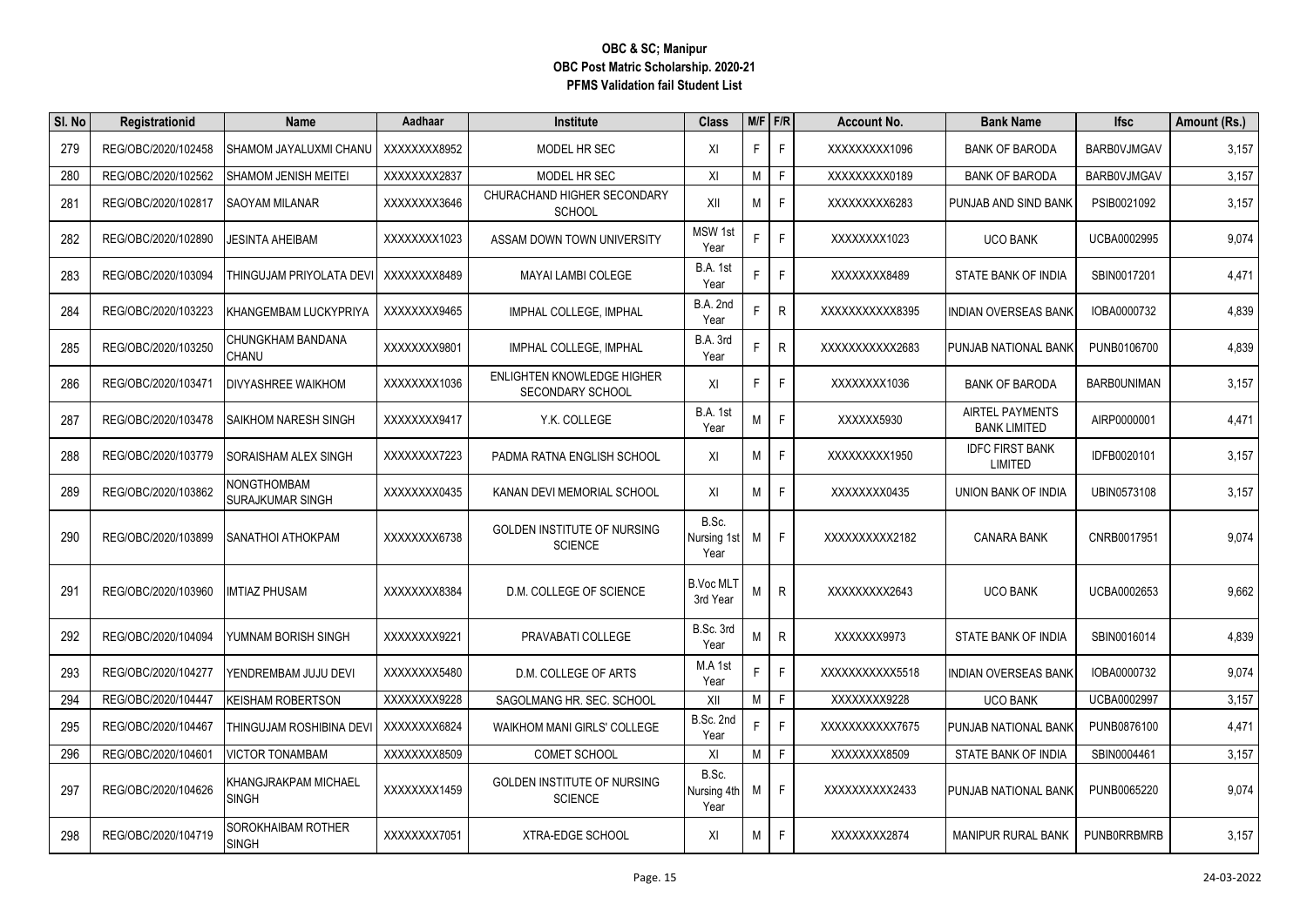| SI. No | Registrationid      | Name                                 | Aadhaar      | Institute                                      | <b>Class</b>                 | $M/F$ F/R |              | Account No.   | <b>Bank Name</b>                  | <b>Ifsc</b>        | Amount (Rs.) |
|--------|---------------------|--------------------------------------|--------------|------------------------------------------------|------------------------------|-----------|--------------|---------------|-----------------------------------|--------------------|--------------|
| 299    | REG/OBC/2020/104752 | THINGBAIJAM VISHAL SINGH             | XXXXXXX4911  | KHONGJOM STANDARD ENGLISH SCHO                 | XII                          | M         | F.           | XXXXXXXX2627  | MANIPUR RURAL BANK                | <b>PUNBORRBMRB</b> | 3,157        |
| 300    | REG/OBC/2020/104798 | <b>THOUNGAMBA THOKCHOM</b>           | XXXXXXX8870  | PRAVABATI COLLEGE                              | B.Sc. 1st<br>Year            |           | F            | XXXXXX9932    | <b>INDIAN BANK</b>                | IDIB0001519        | 4,471        |
| 301    | REG/OBC/2020/104842 | THANGJAM PRANESHOWRI<br><b>DEVI</b>  | XXXXXXX7446  | SHIJA ACADEMY OF NURSING                       | B.Sc.<br>Nursing 1st<br>Year | F         | F            | XXXXXX0926    | CENTRAL BANK OF INDIA             | CBIN0281680        | 9,074        |
| 302    | REG/OBC/2020/104958 | <b>HUIDROM NIRAJ SINGH</b>           | XXXXXXX6412  | INSPIRE SCIENCE ACADEMY                        | XI                           | M         | F            | XXXXXXX5160   | STATE BANK OF INDIA               | SBIN0000092        | 3,157        |
| 303    | REG/OBC/2020/104989 | KH ZAMILATUN NISHA                   | XXXXXXX3960  | LILONG HAOREIBI COLLEGE                        | B.A. 2nd<br>Year             |           | $\mathsf{R}$ | XXXXX4253     | STATE BANK OF INDIA               | SBIN0004461        | 4,839        |
| 304    | REG/OBC/2020/105063 | <b>MUTUM STELIN</b>                  | XXXXXXX4294  | LIBERAL COLLEGE                                | <b>B.A. 1st</b><br>Year      | М         | F            | XXXXXXXX2123  | <b>IDFC FIRST BANK</b><br>LIMITED | IDFB0020101        | 4,471        |
| 305    | REG/OBC/2020/105268 | YUMNAM GANGULI DEVI                  | XXXXXXX0331  | MANIPUR UNIVERSITY OF CULTURE                  | B.A. 2nd<br>Year             |           | F            | XXXXXXXXX2192 | PUNJAB NATIONAL BANK              | PUNB0025420        | 4,471        |
| 306    | REG/OBC/2020/105448 | <b>HEIKRUJAM LANSANA MEITEI</b>      | XXXXXXX5249  | IMPHAL COLLEGE, IMPHAL                         | B.A. 3rd<br>Year             | М         | F            | XXXXXX1483    | STATE BANK OF INDIA               | SBIN0011626        | 4,471        |
| 307    | REG/OBC/2020/105450 | TAKHELMAYUM MENAKA<br>CHANU          | XXXXXXX1864  | Nightingale Nursing Institute, Porompat        | GNM 1st<br>Year              |           | F            | XXXXXXX1864   | <b>ICICI BANK LTD</b>             | ICIC0002643        | 4,471        |
| 308    | REG/OBC/2020/105495 | THOUDAM SUPRIYA DEVI                 | XXXXXXXX2027 | <b>MANIPUR COLLEGE</b>                         | B.Sc. 1st<br>Year            |           | F            | XXXXXXXXX6603 | <b>MANIPUR RURAL BANK</b>         | <b>PUNBORRBMRB</b> | 4,471        |
| 309    | REG/OBC/2020/105527 | NGANGOM MELODY CHANU                 | XXXXXXXX5023 | IMPHAL COLLEGE, IMPHAL                         | B.Sc. 3rd<br>Year            |           | R            | XXXXXXXX5023  | PUNJAB AND SIND BANK              | PSIB0000675        | 4,839        |
| 310    | REG/OBC/2020/105612 | <b>PAIKHOMBA LAITONJAM</b>           | XXXXXXXX1017 | STANDARD COLLEGE                               | B.A. 1st<br>Year             | M         | F            | XXXXXXX9241   | STATE BANK OF INDIA               | SBIN0017403        | 4,471        |
| 311    | REG/OBC/2020/105632 | <b>LAIPHANGBAM LAXMI</b>             | XXXXXXX9614  | M.B. COLLEGE                                   | <b>B.A. 1st</b><br>Year      |           | E            | XXXXXXXXX1979 | PUNJAB NATIONAL BANK              | PUNB0065220        | 4,471        |
| 312    | REG/OBC/2020/105646 | SUDEEP RAJ YENDREMBAM                | XXXXXXXX8987 | DEGREE COLLEGE OF PHYSICAL<br><b>EDUCATION</b> | B.Ped 2nd<br>Year            | М         | $\mathsf{R}$ | XXXXXXXXX1777 | SYNDICATE BANK                    | SYNB0007961        | 4,839        |
| 313    | REG/OBC/2020/105695 | LAIPHANGBAM JAYA                     | XXXXXXX6426  | M.B. COLLEGE                                   | B.A. 1st<br>Year             |           | E            | XXXXXXXXX1988 | PUNJAB NATIONAL BANK              | PUNB0065220        | 4,471        |
| 314    | REG/OBC/2020/105727 | NONGTHOMBAM<br><b>CHENGLEINGANBI</b> | XXXXXXX8367  | NAOREM BIRAHARI COLLEGE                        | <b>B.A. 1st</b><br>Year      |           | F            | XXXXXXX8367   | <b>CANARA BANK</b>                | CNRB0005414        | 4,471        |
| 315    | REG/OBC/2020/105825 | NETRAJIT KHUNDRAKPAM<br>MEITEI       | XXXXXXX8186  | <b>BRILLIANCE SCHOOL</b>                       | XI                           | M         | F            | XXXXXXX0189   | STATE BANK OF INDIA               | SBIN0007440        | 3,157        |
| 316    | REG/OBC/2020/105959 | KONGBRAILATPAM LOILOI                | XXXXXXX5876  | S.K. WOMEN'S COLLEGE                           | <b>B.A. 1st</b><br>Year      |           | E            | XXXXXXX5876   | MANIPUR STATE CO-<br>OP.BANK LTD. | YESB0MSCB03        | 4,471        |
| 317    | REG/OBC/2020/105970 | CHINGTHAM PAWAN KUMAR                | XXXXXXX4190  | Ibotombi Institute of Education                | B.Ed 2nd<br>Year             | М         | F            | XXXXXXXX0301  | IMPHAL URBAN CO-<br>OP BANK LTD   | UTIB0SIUCB1        | 9,074        |
| 318    | REG/OBC/2020/106173 | <b>DINESHWOR SAIKHOM</b>             | XXXXXXX1569  | KAMAKHYA PEMTON COLLEGE                        | B.Sc. 1st<br>Year            | М         | F.           | XXXXXX9443    | STATE BANK OF INDIA               | SBIN0018497        | 4,471        |